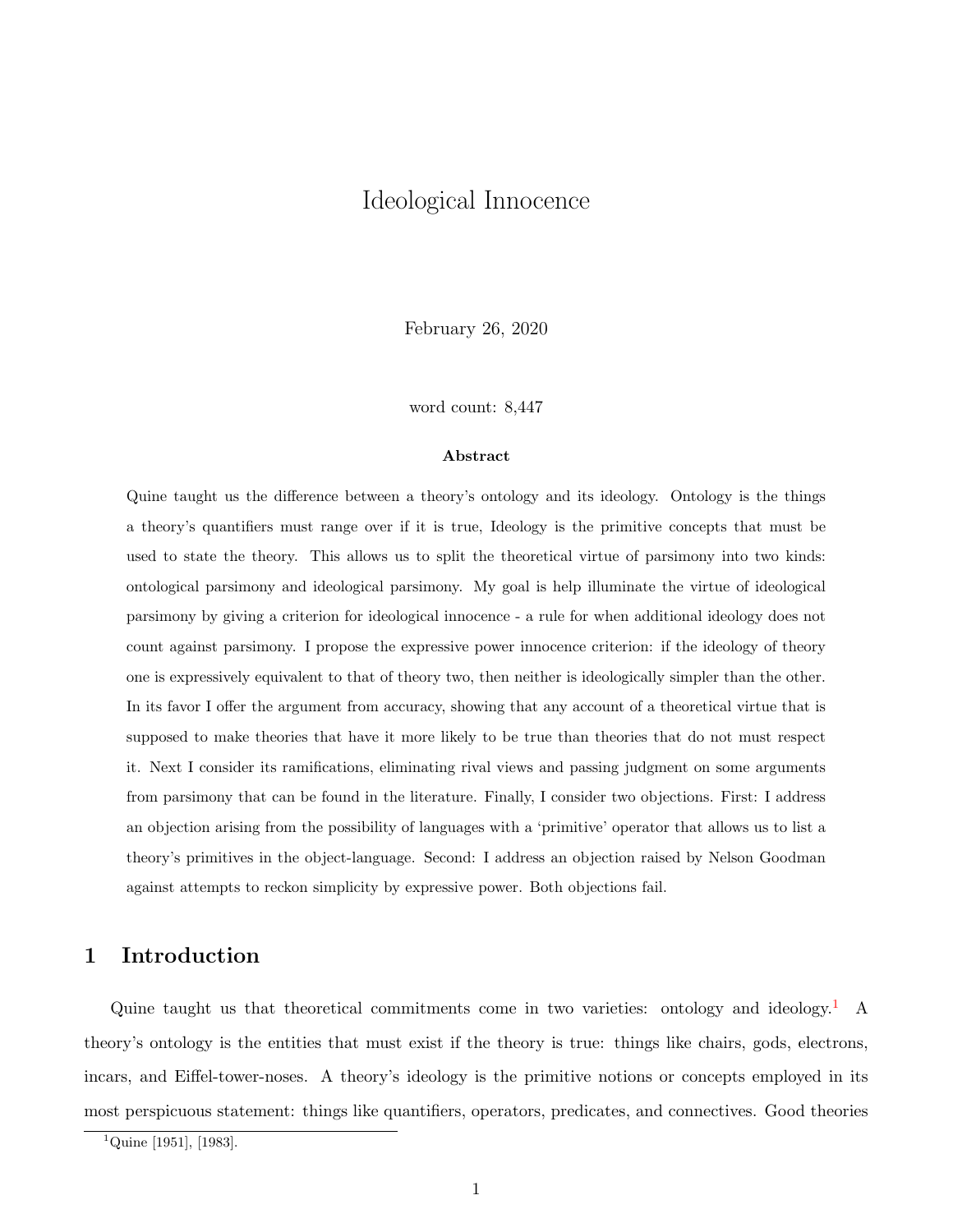minimize their commitments. Better theories minimize their commitments more. This minimization of commitments is typically codified in the theoretical virtue of parsimony, which may be split into two components: ontological parsimony and ideological parsimony. My interest here is in ideological parsimony, There is, unfortunately, no widely accepted theory of what ideological parsimony amounts to. I have no such theory on offer. But I do wish to defend a condition for when additional ideology does not offend against parsimony; a criterion of ideological innocence, so to speak. I will argue that when adding ideology does not increase expressive power, it does not count against a theory's (ideological) parsimony. Of course, any final judgment about how parsimonious a theory's total commitmens are requires not just a reckoning of its ideology, but also one of its ontology and of how to trade the two off against each other. What I saw is decidedly ceteris paribus; we must first get a grasp on what ideological commitment is and how to measure it before tackling the rather thorny question of how to trade it off against ontological commitment.

In defense of my proposal I offer what I call the argument from accuracy. The argument takes a specific conception of how epistemic theoretical virtues do their job and combines it with a theory of epistemic reasons to show that any adequate analysis of ideological parsimony must include my expressive power innocence criterion. After giving the argument from accuracy, I explore the consequences of my proposal for the literature, passing judgment on several prominent arguments, before we consider several objections.

Before we begin, an important note. Because of how terminology has evolved in several debates, I will be dealing with several distinct notions with the term 'equivalent' or some variant in the name. These should not be confused. 'Logical equivalence' is a relation between theories, which holds when each may be derived from the other. 'Theoretical equivalence' is a relationship between expressions of theories, when two expressions express the same theory. 'Expressive equivalence' is a relation between languages, when each may be used to express all and only the concepts that the other may be. 'equally virtuous' and 'equally parsimonious' are relations between theories, that hold when they are equal in their theoretical virtue or parsimony respectively. While this paper will explore interesting relationships between these notions, in particular between parsimoniousness and the expressive equivalence of the canonical language of a theory (for more elaboration, see below), it will not argue that any of these notions are to be identified.

## 2 The Expressive Power Innocence Criterion

Expressive power is a property of languages. For our purposes, we can think of a language as a set of symbols plus some formation rules. Roughly, a language's expressive power is the range of things it can be used to communicate. Two languages are expressively equivalent when they can communicate the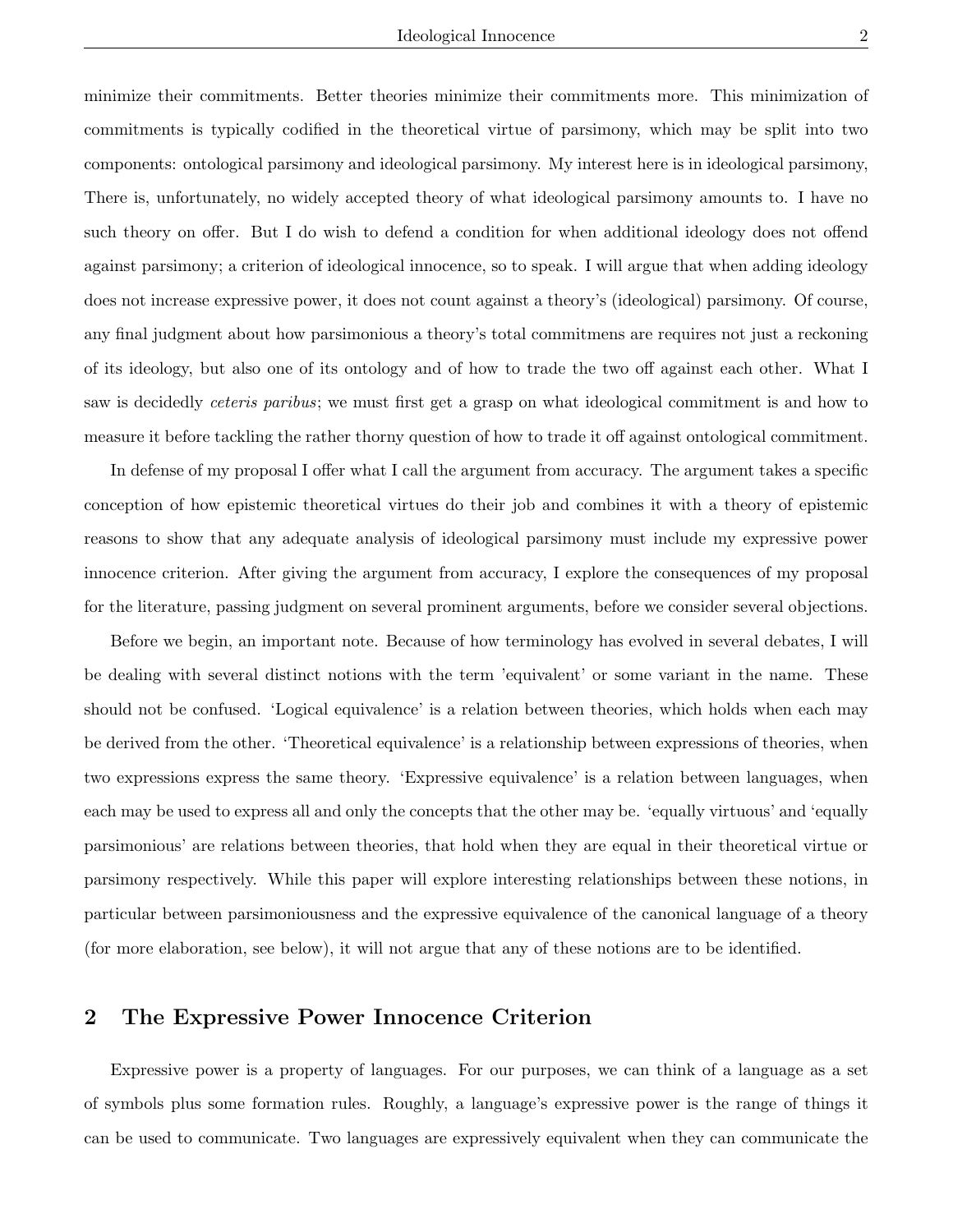same things. A bit more precisely: two languages are expressively equivalent when there exists a meaningpreserving map from sentences of the first to sentences of the second such that the sentences paired up are true in all and only the same models, which for our purposes we can think of as mathematical structures that together with a semantics give the meaning and truth conditions of the sentences of a language.<sup>[2](#page-0-0)</sup> We can think of a theory as a set of sentences in some language.

We can compare the expressive power of ideologies by comparing the expressive power of languages whose syntax includes only symbols representing their primitives and the things that can be defined out of them. This step is critical, otherwise it would be a category mistake to talk of the expressive power of a theory's ideology, since expressive power is a property of languages. Given some ideology  $I_n$ , we call the language containing symbols only for its primitives and what can be defined using them  $L_{I_n}$  its perspicuous language. We can then say that one ideology is expressively equivalent to another just in case their perspicuous languages are expressively equivalent. We can extend this notion of a perspicuous language directly to a specific theory's ideology as follows: A language  $L_{T_i}$  is perspicuous for a theory  $T_i$ just in case it contains symbols only for the ideology that appears in  $T_i$  (give or take convenience items like scope indicators). I am not going to go into detail on the technical aspects of expressive equivalence; the interested reader is referred to Kocurek [2017] and Pelletier & Urquhart [2003] for a formal discussion. We can now state the expressive power innocence criterion that I will be defending:

EXPRESSIVE POWER INNOCENCE CRITERION: some ideology  $I_k$  and some other ideology  $I_j$  are equally parsimonious if their perspicuous languages  $L_{I_j}$  and  $L_{I_k}$  are expressively equivalent.<sup>[3](#page-0-0)</sup>

The expressive power innocence criterion gives us a sufficient condition for when arguments from ideological parsimony fail. They fail when the perspicuous language of  $T_i$  is expressively equivalent to the perspicuous language of  $T_j$ .<sup>[4](#page-0-0)</sup>

<sup>&</sup>lt;sup>2</sup>In this sense, the notion of expressiveness in play here is propositional and intensional. I do not mean to claim that all good notions of expressiveness are like this, only that this is the one I will be using.

<sup>&</sup>lt;sup>3</sup>Nota Bene: This definition does make ideological parsimony relative to a class of models and choice of semantics, but I think this is a harmless relativism. It is relative in the sense that anything that is relative to meaning is relative. In most cases we care about, there will be a clear 'right' class of models to use in making the comparison: namely, those we used when determining validities and analyticities for the languages. For example, for first order theories, the 'right' class of models will be models of predicate logic where the predicates of the theories stand in any common-ground analytic relations.

 $4$ As noted in fn. 3, expressive equivalence is always relative to the class of models used to give meaning to the language(s). So in order to use the criterion effectively, we will need to compare expressive power relative to the appropriate class of models and semantics. Spelling out which class of models and semantics is 'appropriate' will depend so much on the theories in question and the context of the debate that I doubt much can be said about it at this level of abstraction. But minimally, it should be a class of models and semantics where any common-ground validities and analyticities are respected.For example: if both theorists agree that 'bachelor' is equivalent to 'unmarried man,' then models including married bachelors are not appropriate.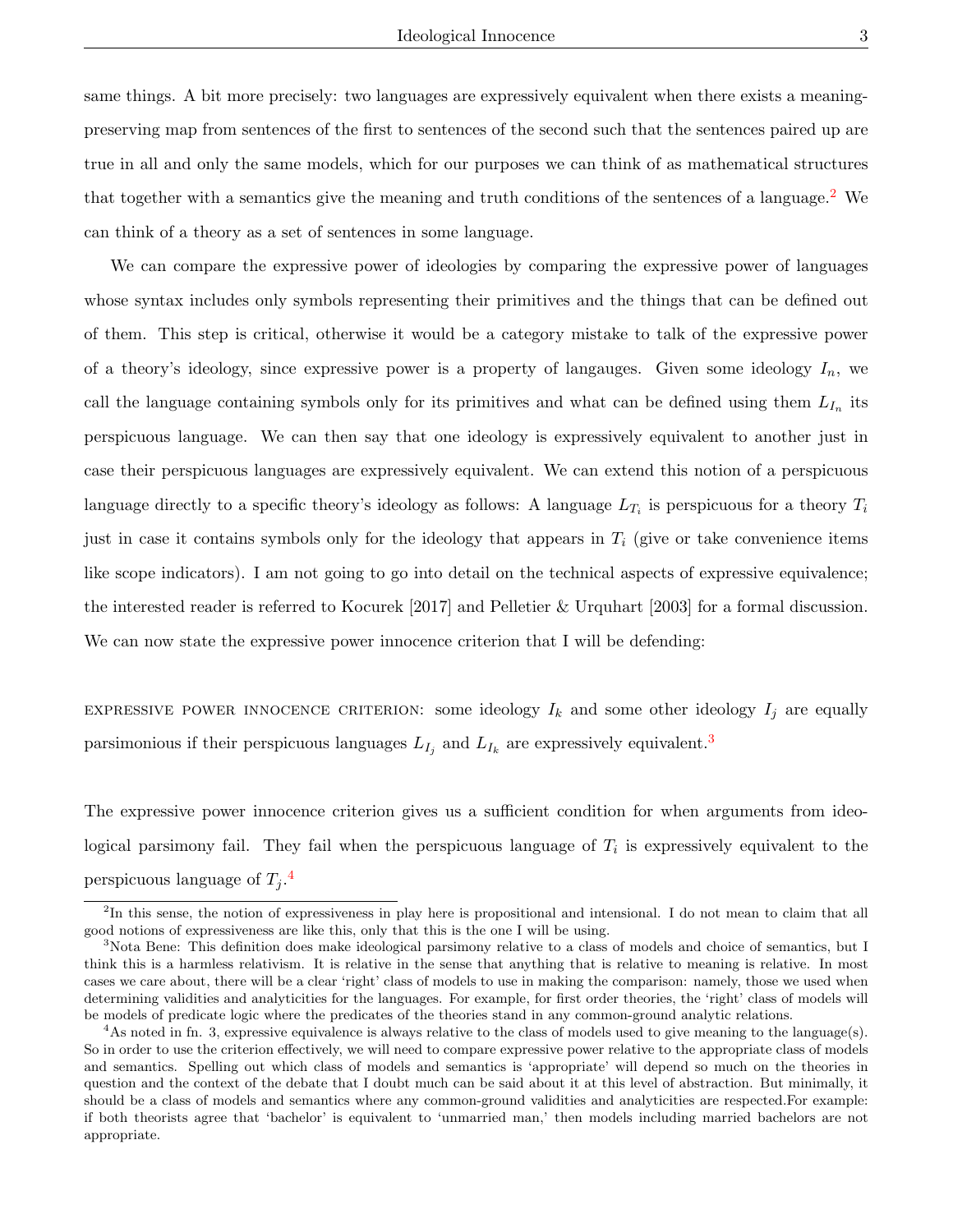# 3 The Argument from Accuracy

Now we can turn to the central argument of the paper: the argument from accuracy. The argument proceeds from a specific conception of the way in which epistemic virtues do their work and a specific theory of epistemic value to the conclusion that any adequate analysis of ideological parsimony must concur with the expressive power innocence criterion in all of its verdicts. I will not be able to offer full-blooded defenses of the theories of theoretical virtue and epistemic value that I will rely on, but these defenses can be found elsewhere. Instead, I will give a brief explanation of each before showing how they can be combined to produce an argument for the expressive power innocence criterion.

#### 3.1 Virtue-Probabilism

Arguments from theoretical virtue attempt to show that one theory is better than its rival(s), even though all theories are consistent with the data. We can divide theoretical virtues between *epistemic* and pragmatic virtues. Epistemic virtues provide epistemic reasons in favor of the theories that possess them. Following Ernest Sosa, I define an epistemic reason as a reason to affirm in the effort to be right, reliably enough.<sup>[5](#page-0-0)</sup> Pragmatic virtues provide reasons to use a theory, truth be damned. I have nothing against pragmatic virtues, but I am only interested in ideological parsimony as an epistemic virtue. Thus, I will argue that any analysis of ideological parsimony that violates the expressive power innocence criterion is inconsistent with regarding ideological parsimony as an epistemic virtue. For those skeptical or agnostic about whether ideological parsimony makes theories more likely to be true, think of my argument as partially showing what ideological parsimony would have to be in order for it to do the work of an epistemic virtue.

Epistemic likelihood is given by probability functions. There are a number of arguments for this conclusion, which I won't rehearse in detail here. They include  $\cos$ 's Theorem,  $\frac{6}{5}$  $\frac{6}{5}$  $\frac{6}{5}$  which lays down some intuitive axioms that govern the term 'plausibility' and uses them to derive the laws of probability; Dutch Book arguments, which are traditionally used to show that anyone whose degrees of belief don't conform to the axioms of probability can be baited into a series of bets that guarantee a loss, but have been adapted for purely epistemic purposes<sup>[7](#page-0-0)</sup>; and Accuracy-Dominance arguments, which show that anyone whose degrees of belief are not a probability function is dominated with respect to distance from truth by a probability

 ${}^{5}$ Sosa [2015].

 ${}^{6}$ Cox [1946]

 $7$ Maher [1997], Christenen [1996]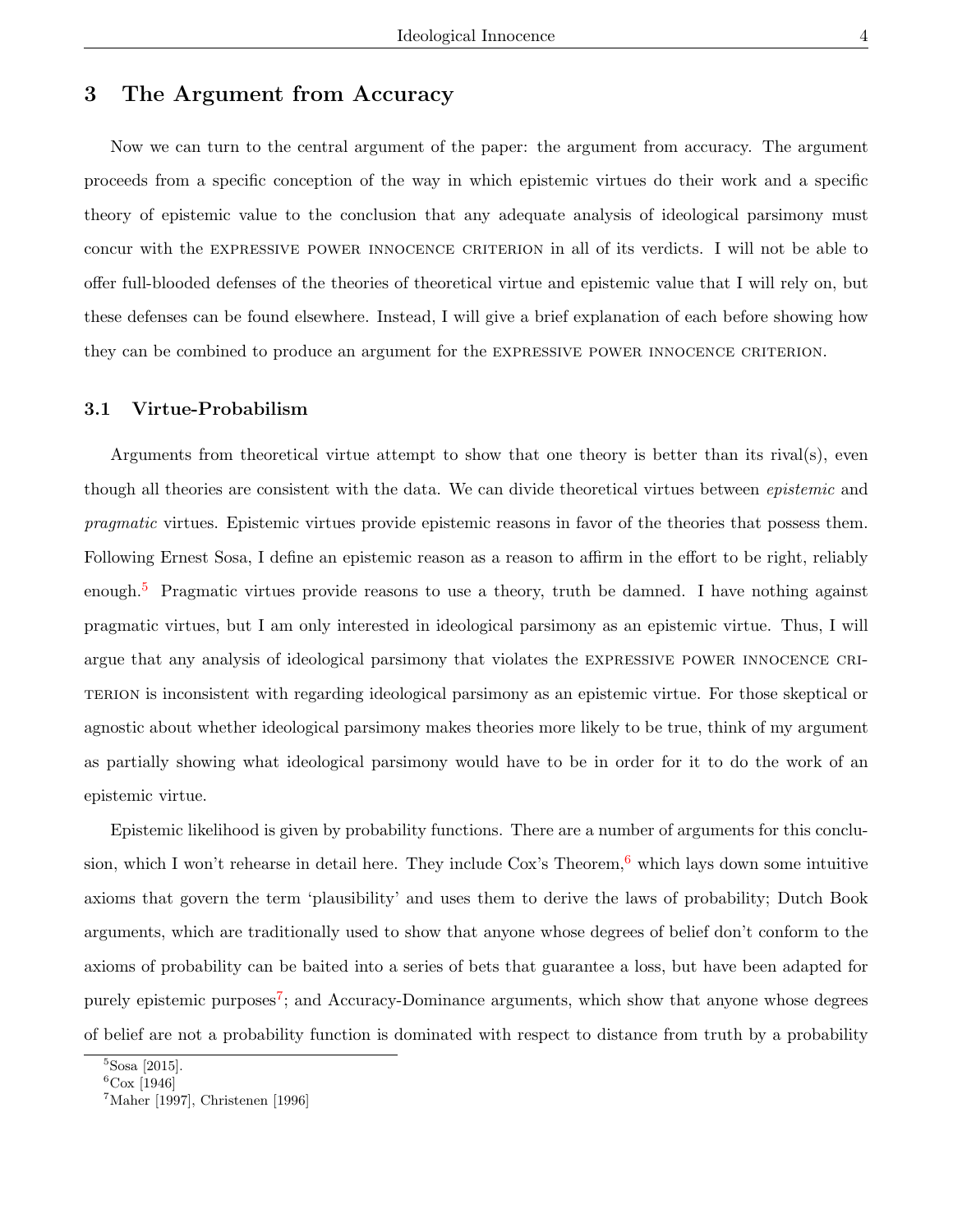function.<sup>[8](#page-0-0)</sup> But an important feature of probability functions is that they assign equal values to logically equivalent theories. Thus, if two theories are logically equivalent, one cannot be more likely than the other.[9](#page-0-0) This gives us our first premise in the argument from accuracy.

first premise: Logically equivalent theories are equally likely to be true.

### 3.2 The Value of Truth

Epistemic virtues are the ones that make a theory more likely to be true. They are characteristic of theories we affirm in the effort to be right, reliably enough. This makes truth the only value that epistemic virtues are sensitive to and gives us our next premise.

second premise: Theories that are equally likely to be true are equally epistemically virtuous.

Starting with Goldman, there is a tradition in epistemic value theory called *veritism* that takes truth to be the sole epistemic virtue. I don't quite need full blown veritism here; it is sufficient for my purposes that theories that are equally likely to be true are equally virtuous. But arguments for veritism are argu-ments for my premise.<sup>[10](#page-0-0)</sup> It is important to note that for me, and for these arguments, it is the accuracy of the mental state that is its measure of value, not its role in facilitating the future learning or getting closer to the truth of other propositions, at least for synchronic assessment. Veritism is not equivalent to the claim that a theory/mental state has epistemic value only if it's true. There are sensible ways of measuring the relative accuracy of a theory/mental state even when it is not perfectly accurate. The veritist claim is that epistemic virtue covaries with relative accuracy.

Although I will not be giving a full defense of this premise, it is necessary to say a bit more about epistemic value. In his Writing the Book of the World, Ted Sider has proposed that the use of joint-carving ideology is itself epistemically valuable.<sup>[11](#page-0-0)</sup> He makes this point by comparing 'regular' color predicates with 'grueified' ones. The color of the world's supply of emeralds and sapphires may be truly described using the familiar 'green' and 'blue,' or Nelson Goodman's 'bleen' and 'grue.'[12](#page-0-0) But, he contends, the blue/green

<sup>8</sup> Joyce [1998], [2009], Easwaran and Fitelson [2015], Pettigrew [2016], Leitgeb and Pettigrew [2010a], [2010b].

<sup>&</sup>lt;sup>9</sup>This places my view of the inferential role of theoretical virtues in the same company as Bayesian approaches. I only need probabilism, not full blown Bayesianism, to make the argument work, but arguments for Bayesianism will be arguments for the premise I need. See McGrew [2003] and Climenhaga [2017] for a Bayesian case; Douven [2016] for opposition.

<sup>&</sup>lt;sup>10</sup>See Goldman [1999]; see also Konek and Levinstein [Forthcoming] for the development of a veritist epistemic decision theory.

 $11$ Sider [2011].

<sup>&</sup>lt;sup>12</sup>Reminder: something is grue iff it is observed before  $1/1/2028$  and it is green, or it is not observed before  $1/1/2028$  and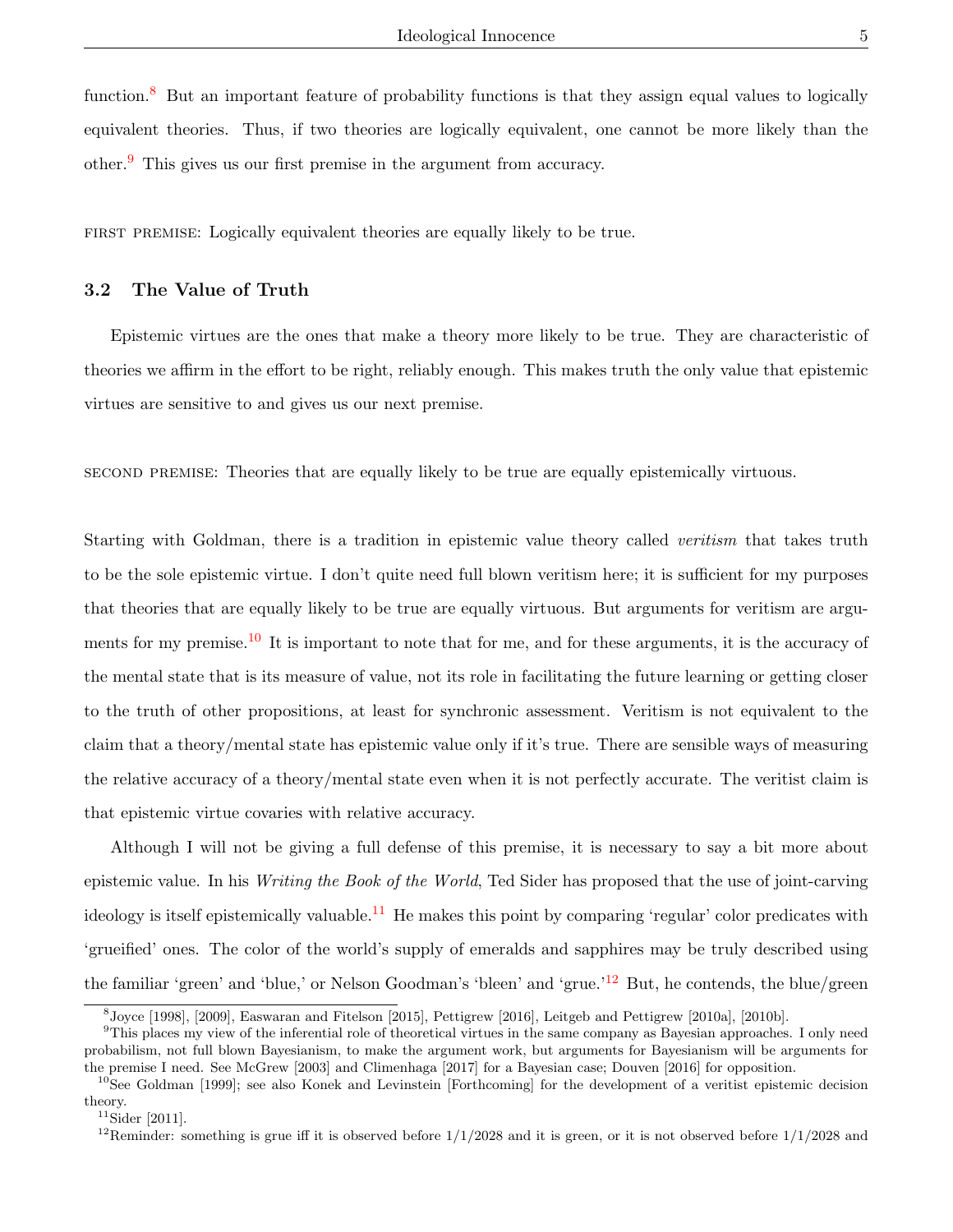description is clearly better. This betterness is explained by blue and green being more fundamental concepts (or more structural, as he puts it) than grue and bleen. He later argues that it is epistemically better to know more fundamental (or structural) truths, a kind of epistemic goodness that cannot be explained in verifistic terms.<sup>[13](#page-0-0)</sup>

With Sider, I agree that some concepts carve more natural joints than others. And, as one interested in truth, I agree that it is good to know which concepts those are. In that sense, if we think there are facts about which concepts carve at nature's joints, knowing those facts is desirable from a veritist perspective. But it is not a special value. I do not think that the superiority of the blue/green description is explicable in terms of epistemic value over and above the value of truth. Rather, I think the added value is a pragmatic matter. We think in terms of blue and green. It is therefore less of a cognitive strain for us to use the blue/green description. If a community naturally thought in terms of grue/bleen, they would be right to say that the grue/bleen description is better. It may be that we are right and they are wrong (or that they are right and we are wrong) about which concepts are more natural, but I maintain that even if we were to learn that grue and bleen carved closer to the joints in nature than blue and green do, we would be right to maintain our verdict that the blue/green description is superior for us.

#### 3.3 Bringing It All Together

The argument from accuracy will show that any adequate analysis of ideological parsimony as an epistemic virtue must respect the expressive power innocence criterion. The argument itself is fairly straightforward.

We start with a theorem of the probability calculus. If  $\phi \leftrightarrow \psi$  is valid (that is, if  $\phi$  and  $\psi$  are logically equivalent), then  $Pr(\phi) = Pr(\psi)$ . Thus, if  $\phi$  is more likely to be true than  $\psi$  is, then  $\phi \leftrightarrow \psi$  is false in some model(s). Consequently, if  $T_1$  is more epistemically virtuous than  $T_2$ , then  $T_1$  and  $T_2$  are not logically equivalent. Epistemic virtues do not divide logical equivalents.<sup>[14](#page-0-0)</sup>

Any attempt to explicate ideological parsimony that does not respect the EXPRESSIVE POWER INNOcence criterion will divide logical equivalents. Suppose the perspicuous languages of two collections of ideology,  $I_1$  and  $I_2$ , are expressively equivalent, but some proposed criterion of ideological parsimony

it is blue; something is bleen iff it is observed before  $1/1/2028$  and it is blue, or it is not observed before  $1/1/2028$  and it is green.

 $^{13}\rm{Sider}$  [2011] section 4.2.

<sup>&</sup>lt;sup>14</sup>A wrinkle: we may be uncertain whether two ideologies are expressively equivalent. If so, then we may still be rational in assigning different probabilities to logically equivalent theories; Bayesian superbabies may be logically omniscient, but we aren't. This is an instance of the problem of logical learning. The best framework for modeling logical learning is Garrabrant et al.'s [Ms] "Logical Induction," in which the probabilities of logical equivalents converge in the limit. This is enough for the argument. As we learn more logic, we approximate the Bayesian ideal.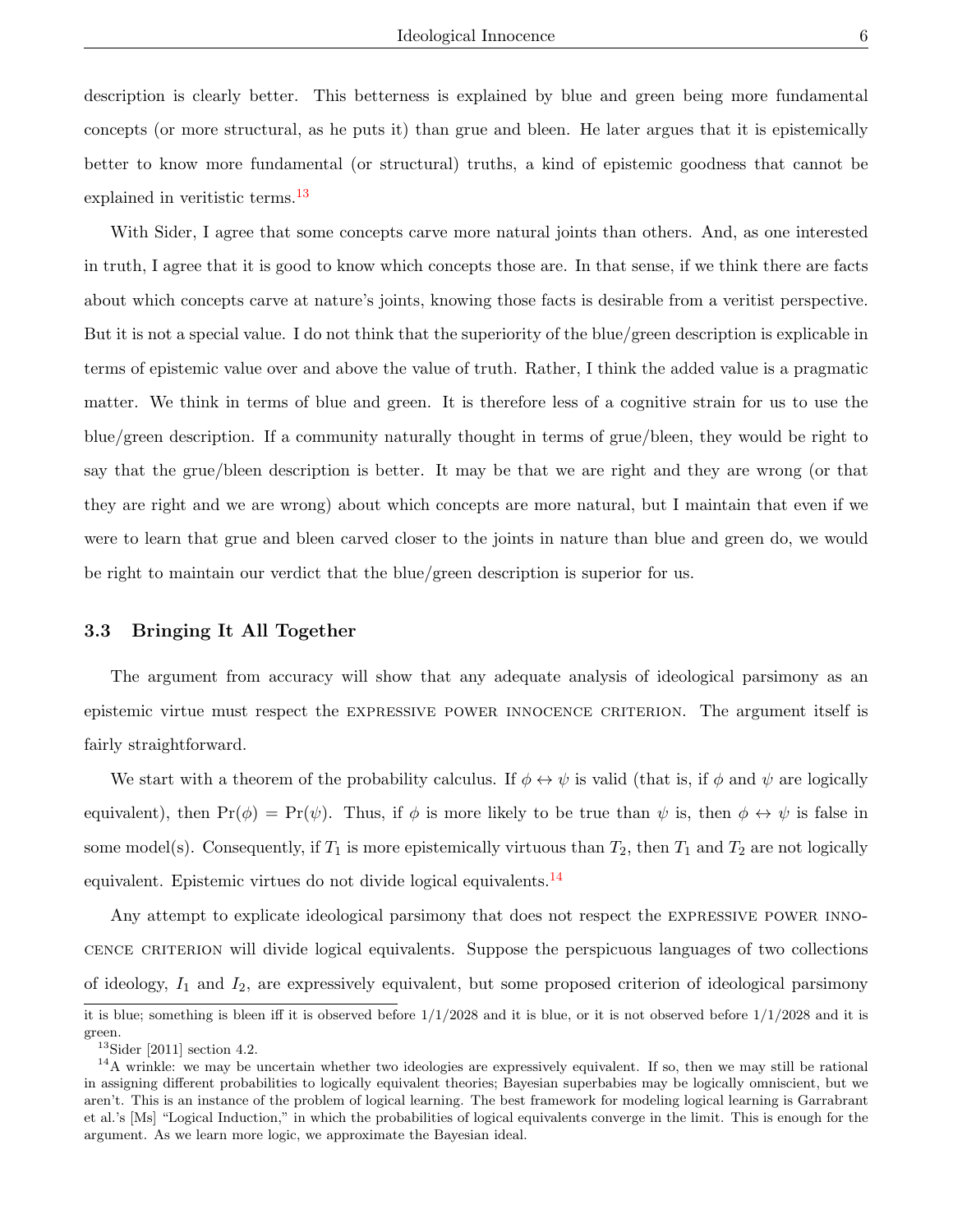deems  $I_1$  more parsimonious than  $I_2$ . Now take a theory  $T_1$  whose ideology just is  $I_1$ . By assumption, there exists a function  $Tr()$  from the perspicuous languages for  $I_1$  to that of  $I_2$ . But this means that there exists a theory,  $Tr(T_1)$ , whose ideology just is  $I_2$  and is logically equivalent to  $T_1$ . So the proposed criterion divides logical equivalents, and consequently cannot be the analysis of an epistemic virtue. Although the EXPRESSIVE POWER INNOCENCE CRITERION does not aspire to analyze ideological parsimony, it does create a necessary condition for any analysis of ideological parsimony that could be the analysis of an epistemic virtue.[15](#page-0-0)

The argument from accuracy is the primary reason to accept the expressive power innocence criterion. We shall now turn to consequences of accepting it and objections that might be launched against it.

# 4 Rivals

There are several proposed criteria for ideological parsimony in the literature. For now, I am going to evaluate them as attempts to analyze an epistemic virtue. So analyzed, all of them fall prey to the argument from accuracy. As we have seen, if a proposed explication of a theoretical virtue divides logically equivalent theories, then it is not the explication of an epistemic virtues. The best way to test this is to compare minimal pairs: theories that are as similar as possible while differing with respect to the proposed virtue. I will use this minimal pair test to show that some intuitive explications of ideological parsimony that conflict with the expressive power innocence criterion fail; whatever goodness they capture, it is not epistemic.

We can use this test to eliminate rival explications of ideological parsimony that are somewhat intuitive and conflict with the expressive power innocence criterion. In particular, we can eliminate the COUNTING CRITERION, the KINDS COUNTING CRITERION, and the MERE DELETION criterion.<sup>[16](#page-0-0)</sup> We will do this by providing logically equivalent theories that satisfy each, showing that ideological parsimony so-explicated is not an epistemic virtue. But first, we state the criteria. In doing so, it is important to recall that I am considering (and arguing against) these as guides to truth, criteria that makes theories that have them more probable than otherwise. There might be other interpretations (as non-epistemic virtues) of these same parsimony principles that are beyond the scope of my arguments:

<sup>&</sup>lt;sup>15</sup>My thanks to [omitted] for pointing out this feature of EXPRESSIVE POWER INNOCENCE CRITERION to me.

 $16$ Although it tends to be the initial heuristic used, I've yet to encounter anyone actually accepts the counting criterion; arguments against it may be found in Cowling [2013], Sider [2013], and Goodman [1951]; Sider [2013] employs the mere deletion criterion for fundamental theories, while Cowling [2013] proposes the kind counting criterion].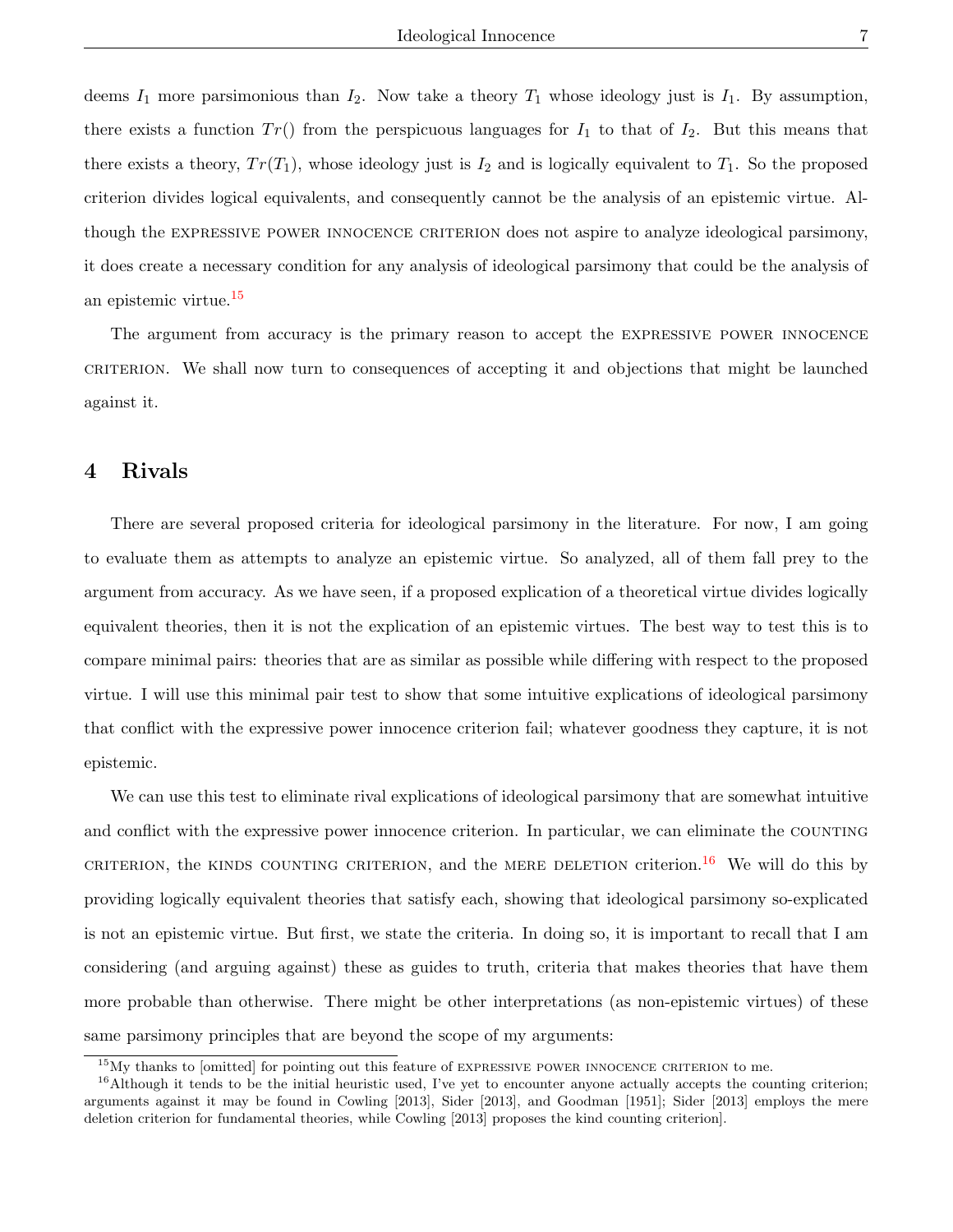THE COUNTING CRITERION: Some ideology  $I_j$  is more parsimonious than some other ideology  $I_k$  if  $I_j$ has fewer bits of ideology than  $I_k$ .

THE MERE DELETION CRITERION: If  $I_j$  is obtained from  $I_k$  by deleting some bit of ideology, then  $I_j$ is more parsimonious than  $I_k$ .

THE KINDS COUNTING CRITERION: Some ideology  $I_j$  is more parsimonious than some other ideology  $I_k$  if  $I_j$  includes fewer kinds of ideology than  $I_k$ .

These are the criteria. Now for the theories. We begin with a pair that takes down both COUNTING criterion and the mere deletion criterion. The first is a mereological theory with parthood taken as primitive. The second is a mereological theory with both parthood and overlap taken as primitive. Since they both have a finite ideology, the first theory satisifies both the COUNTING CRITERION and the MERE DELETION CRITERION relative to the second. But since both are axiomatizations of classical mereology, they are logically equivalent when the standard interdefinition of parthood and overlap is added (or: in the class of models where the interdefinition of parthood and overlap is a theorem). This shows that both criteria cut too finely to be epistemic virtues. Note that both unrestricted fusion axioms are actually axiom schemata, which we are using to avoid adding plural quantification to the ideology.

# MEREOLOGICAL THEORY ONE:<sup>[17](#page-0-0)</sup>

| i. All predicate logic tautologies                                                                                                                               | <b>TAUT</b>         |
|------------------------------------------------------------------------------------------------------------------------------------------------------------------|---------------------|
| ii. AXIOM: $\forall x P x x$                                                                                                                                     | PART REFLEXIVITY    |
| iii. AXIOM: $\forall x \forall y ((Pxy \land Pyx) \rightarrow x = y)$                                                                                            | ANTISYMMETRY        |
| iv. AXIOM: $\forall x \forall y \forall z ((Pxy \land Pyz) \rightarrow Pxz)$                                                                                     | <b>TRANSITIVITY</b> |
| v. AXIOM: $\forall x \forall y (\neg Pxy \rightarrow \exists z \forall w (Pwz \leftrightarrow (Pwx \land \neg \exists t (Ptw \land Pty))))$                      | <b>REMAINDER</b>    |
| vi. AXIOM: $\exists x \varphi \rightarrow \exists z (\forall y (\varphi \rightarrow Pyz) \land \forall w \forall y ((\varphi \rightarrow Pyw) \rightarrow Pzw))$ | UNRESTRICTED FUSION |

mereological theory two:

<sup>17</sup>Courtesy of Varzi and Cotnoir [ms.]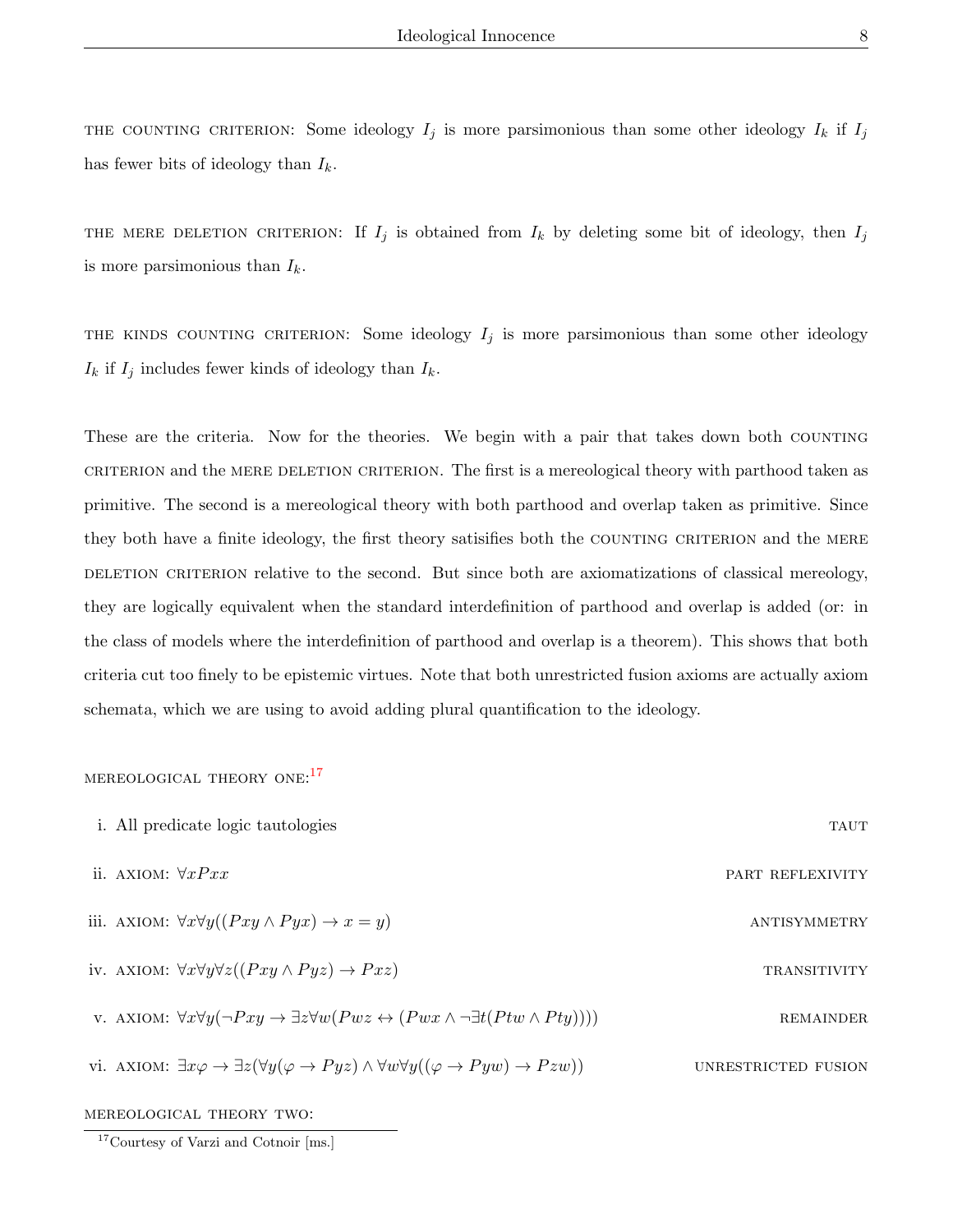| i All predicate logic tautologies                                                                                                           | <b>TAUT</b>                |
|---------------------------------------------------------------------------------------------------------------------------------------------|----------------------------|
| ii AXIOM: $\forall xOxx$                                                                                                                    | <b>OVERLAP REFLEXIVITY</b> |
| iii AXIOM: $\forall x P x x$                                                                                                                | PART REFLEXIVITY           |
| iv AXIOM: $\forall x \forall y ((Pxy \land Pyx) \rightarrow x = y)$                                                                         | ANTISYMMETRY               |
| v AXIOM: $\forall x \forall y \forall z ((Pxy \land Pyz) \rightarrow Pxz)$                                                                  | <b>TRANSITIVITY</b>        |
| vi AXIOM: $\forall x \forall y (\neg Pxy \rightarrow \exists z \forall w (Pwx \leftrightarrow (Pwx \land \neg \exists t (Ptw \land Pty))))$ | <b>REMAINDER</b>           |
|                                                                                                                                             |                            |

vii AXIOM:  $\exists x \varphi \rightarrow \exists z (\forall y (\varphi \rightarrow Pyz) \land \forall w \forall y ((\varphi \rightarrow Pyw) \rightarrow Pzw))$  UNRESTRICTED FUSION

As we can see, theory one is an axiomatization of classical mereology using the ideology of quantificational logic with identity and a primitive parthood predicate, while theory two is an axiomatization of classical mereology using the ideology of quantificational logic with identity plus both primitive parthood and primitive overlap predicates. But since they are both axiomatizations of classical mereology, they are logically equivalent in models where P and O take their intended interpretations (that is: models where  $\forall x \forall y (Pxy \leftrightarrow \forall z (Ozx \rightarrow Ozy))$  is true; adding this equivalence to PART REFLEXIVITY allows us to derive overlap reflexivity). But the ideology of theory one is more parsimonious than the ideology of THEORY TWO by both the COUNTING CRITERION and the MERE DELETION criterion. Both have a finite ideology, and that of theory one may be obtained from theory two by deleting the 'Overlap' relation. But since classical mereology doesn't get any more likely when reaxiomatized with different primitives, neither COUNTING CRITERION nor MERE DELETION CRITERION are the right way to explicate ideological parsimony.

The fall of the mere deletion criteria is striking. When we think of ontological parsimony, it seems like some analogue of the mere deletion criterion (perhaps applied to ontological kinds or fundamental ontology) is extremely plausible, so if we thought that ideological parsimony operated similarly to ontological parsimony, we would have expected something along these lines to be right. Even if it wasn't the whole story, it seemed like a good place to start. But the argument from accuracy says otherwise. This tells us that we should not expect too much from analogy between ontological and ideological parsimony.

It will require a different example to show how the KIND COUNTING CRITERION fails. Here we must be a bit less precise, because we do not have a rigorous definition of an ideological kind on hand. In what follows, however, I will rely on only two claims: (i) adding a modal operator to a truth-functional propositional language adds a new kind of ideology, and (ii) 'truth-function' is a kind of ideology. Since the primary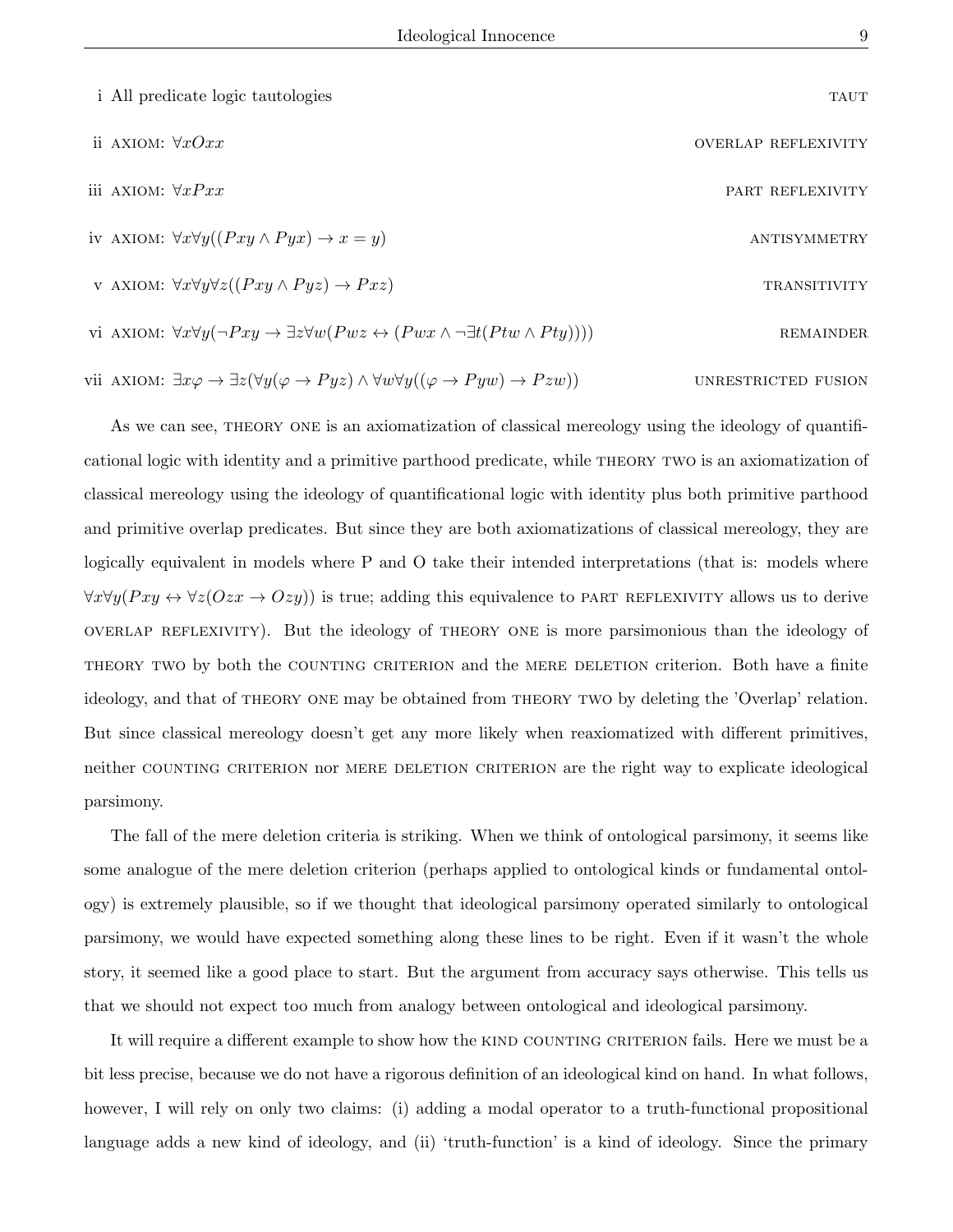defender of the KIND COUNTING CRITERION endorses  $(i)^{18}$  $(i)^{18}$  $(i)^{18}$ , that leaves (ii) as the only risky commitment I must make. But (ii) strikes me as fairly low risk. Insofar as I have any intuitive grasp on the notion of an ideological kind (and thus am willing to countenance them sans definition), truth-functions form one. With (i) and (ii) in hand, we can use Godel's interpretation of intuitionistic propositional logic in the modal propositional system S4 and its converse proved by Tarski and McKinsey to generate counterexamples to the kind counting criterion.<sup>[19](#page-0-0)</sup>

The language of intuitionistic propositional logic contains proposition letters and truth-functional connectives.[20](#page-0-0) The language of (basic) modal logic adds a modal operator to its base of propositional variables and truth-functional connectives. Thus, it contains more kinds of ideology than intuitionistic propositional logic. But we can find ever so many S4-theories that are logically equivalent to one in the language of intuitionistic propositional logic. The KIND COUNTING CRITERION divides many logical equivalents.

## 5 Extant Parsimony Arguments

Next we will look at some consequences of adopting expressive power innocence criterion for several metaphysical debates. We will examine the following cases: Ted Sider's mereological nihilism vs. its traditional rivals, modal theories with primitive actuality vs. modal theories without it, David Lewis's attempt to reduce modality to quantification over worlds, and an argument against the "moving spotlight" theory of time.

Before we start, it will be worth highlighting a companion of the EXPRESSIVE POWER INNOCENCE criterion that we will rely on throughout this section. As stated, the expressive power innocence criterion only has something to say when we are dealing with ideologies whose perspicuous languages are expressively equivalent. But when we are in a situation where the perspicuous language of one theory is expressively equivalent to a fragment of the perspicuous language of another (in other words, when it is strictly expressively weaker), we can state a companion of the EXPRESSIVE POWER INNOCENCE CRITERION

that does apply:

 $18$ Cowling [2013].

<sup>&</sup>lt;sup>19</sup>See Godel [1933] and McKinsey and Tarski [1948] for the proofs. For those surprised by this translatability, it will be helpful to recall a few facts. First: the basic idea behind intuitionist logic is provability. The intuitionist only accepts theorems that she has a constructive proof of. Thus, in her mouth,  $\neg P$  means 'there is no constructive proof of P.' This is why she rejects excluded middle: there is a third option between P being true and there being no constructive proof that P: namely, that P is both true and lacking a constructive proof. Second: there is a provability interpretation of the modal logic formalism, where  $\Box P$  means 'it is provable that P' and  $\diamond$  P means 'it is consistent that P.' Concatenating the provability-interpreted box with classical negation yields a meaning of 'it is not provable that P' for the expression  $\neg\Box P$ , which is not that far from the meaning of intuitionistic negation. This is the central insight of both the Godel and the Tarski-McKinsey constructions.

 $^{20}$ It requires an infinity of truth-values to characterize intuitionistic logic truth-functionally. See Kleene [1937].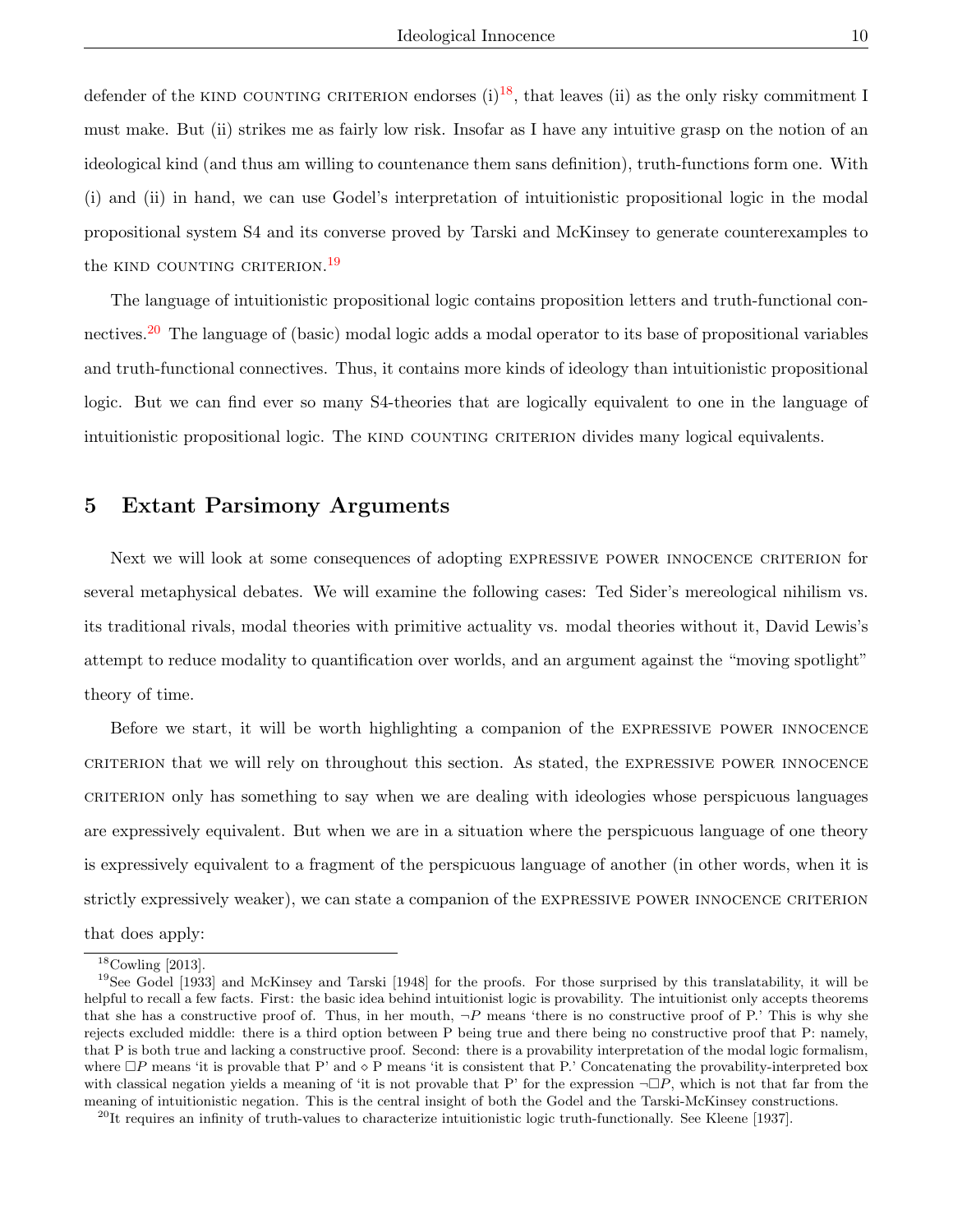FRAGMENTARY EXPRESSIVE POWER INNOCENCE CRITERION: some ideology  $I_k$  is not more parsimonious than some ideology  $I_j$  if its perspicuous language  $L_{I_k}$  is expressively equivalent to a fragment of that ideology's persicuous language  $L_{I_k}$ .

The Argument from Accuracy also supports FRAGMENTARY EXPRESSIVE POWER INNOCENCE CRITERION. Given a theory T in  $L_{I_k}$ , we can find a logically equivalent theory in the fragment of  $L_{I_j}$  that  $L_{I_k}$  is expressively equivalent to (and so also in  $L_{I_j}$  itself) that is logically equivalent to T. So, by the same reasoning as that in §3.3, any explication of ideological parsimony that violates FRAGMENTARY EXPRESSIVE POWER innocence criterion will divide logical equivalents.

### 5.1 Nihilism Old and New

Very generally, mereological nihilists deny that anything is a part of anything other than itself. Traditionally, this means replacing UNRESTRICTED FUSION with an axiom that denies the existence of proper parts. But traditional nihilists do not dispute axioms like TRANSITIVITY and REFLEXIVITY. Parts may well have these properties, if there were any. Thus, a traditional nihilist mereology has a very similar axiomatization to a traditional universalist mereology, with changes only to the axioms that say which composites exist. We give one below:

i All predicate logic tautologies taut

ii AXIOM: 
$$
\forall x Pxx
$$
  
REFLEXIVITY  
iii AXIOM:  $\forall x \forall y \forall z ((Pxy \land Pyz) \rightarrow Pxz)$   
TRANSITIVITY

iv axiom: 
$$
\forall x \forall y (Pxy \rightarrow x = y)
$$

Ted Sider's mereological nihilism departs from this tradition.<sup>[21](#page-0-0)</sup> Sider argues for the wholesale elimination of mereological ideology. Thus, he does not simply claim that nothing has a proper part; he claims that 'proper part' has no place in a fundamental theory of the world. While this has a similar effect on his ontology - it lacks composites - as traditional nihilism would, it changes his mereological theory and therefore his ideology considerably. The traditional nihilist theory above has the same ideology as the universalist's; where it differs is in ontology, in the things it claims exist. Sider's mereological theory, by

 $21$ Sider [2013].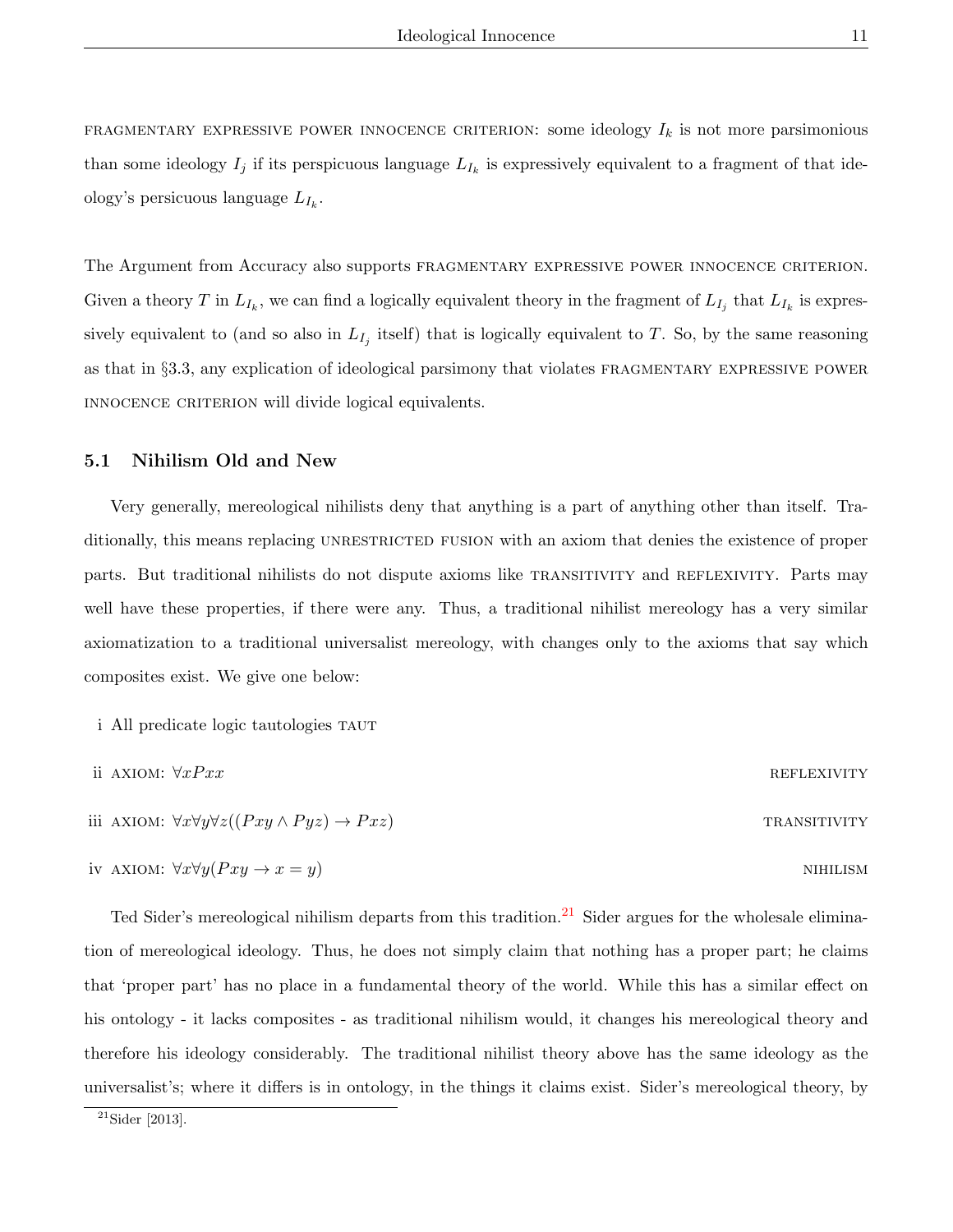contrast, omits all of the distinctively mereological ideology and consequently the axioms formulated in it. We give it below:

i All predicate logic tautologies tautor and the set of the set of the set of the set of the set of the set of the set of the set of the set of the set of the set of the set of the set of the set of the set of the set of t

This is intuitively an advance in ideological parsimony. Sider's ideology, lacking the ability to say anything about parts, seems simpler than that of a theory which has lots to say about what parts would be like, were there to be any.

Since Sider's ideology is only the bare logical vocabulary of predicate logic, it is expressively weaker than that of the traditional nihilist, lacking any equivalent way to express the 'parthood' predicate. So by the lights of FRAGMENTARY EXPRESSIVE POWER INNOCENCE CRITERION, the traditional nihilist's theory is not more parsimonious than Sider's. A parsimony argument for Sider's nihilism survives the test. Our criteria have nothing to say about when one ideology is more parsimonious than another. They cannot make a parsimony argument, they can only refute one. But the fact that they do not refute a parsimony argument is a point in its favor.

#### 5.2 Modal Theories and Actuality

We can find a second test case in modal metaphysics. One of the longest-running disputes among modal metaphysicians has been over the status of actuality. Reductionists like David Lewis<sup>[22](#page-0-0)</sup> and Robert Adams[23](#page-0-0) explain actuality in terms of something else (indexicality, truth) while primitivists such as Phillip Bricker<sup>[24](#page-0-0)</sup> take actuality as a simple, unanalyzed property of worlds. There is, *prima facie*, an argument from ideological parsimony in favor of the reductionists. The EXPRESSIVE POWER INNOCENCE CRITERION and its fragmentary cousin do not stand in its way.

For simplicity, let us imagine two modal metaphysicians who disagree only about the status of actuality. They agree on which modal logic is correct, and they agree about what's possible/necessary. Thus, we can may describe their theories as below:

#### modal theory one

| i All S5 tautologies | TAUT |
|----------------------|------|
|----------------------|------|

- ii Possibility postulates possession in the possibility postulates possession in the possibility postulates poss
- $\overline{^{22}}$ Lewis [1986]

<sup>23</sup>Adams [1974]

 $^{24}$ Bricker [2006].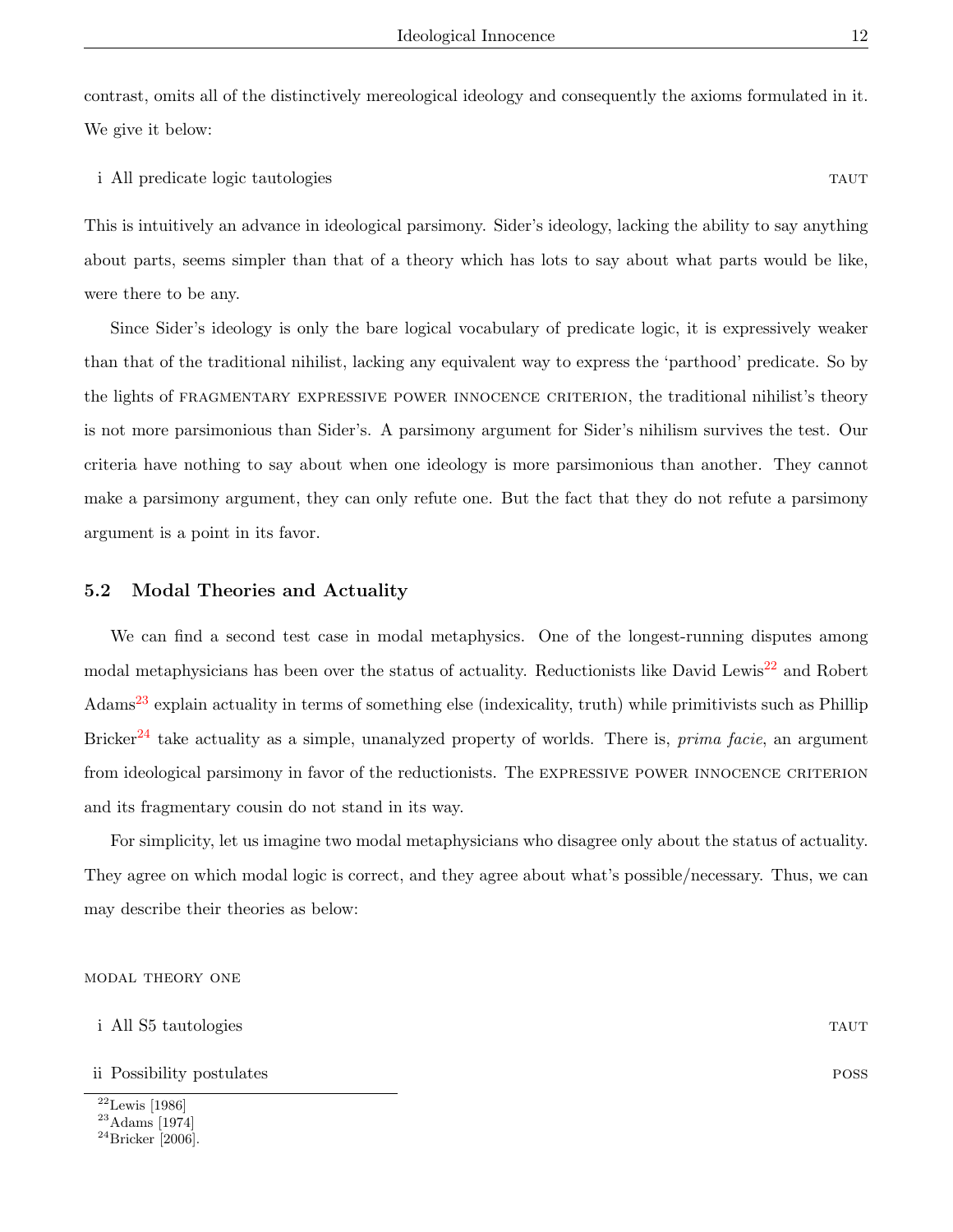#### modal theory two

| i All S5 tautologies      | <b>TAUT</b>   |
|---------------------------|---------------|
| ii Possibility postulates | <b>POSS</b>   |
| iii Hybrid Axioms         | <b>HYBRID</b> |
| iv Actuality Postulates   | ACT           |

The first theory includes axioms for modal logic and axioms for which things are possible (necessities may be derived from these two). I will assume these can all be described in the langauge of propositional modal logic (nothing much turns on whether the language is propositional or first order, so we can count this as a simplifying assumption). The second theory includes the same modal logic and theory of possibility, but it adds in axioms for the logical behavior of an actuality operator and a substantive theory of what's actual. The language of this theory is thus a simple hybrid language: that of propositional modal logic enriched by an actuality operator.

It seems fairly clear that the ideology of MODAL THEORY TWO is more complicated than that of MODAL theory one. Aside from additional postulates, the actuality operator requires new axioms to describe its logical behavior. And the FRAGMENTARY EXPRESSIVE POWER INNOCENCE CRITERION agrees. It is a wellknown result that simple hybrid logic is expressively superior to simple modal logic, which is a fragment of it, in both the propositional and first-order cases.  $25$  Thus, the addition of an actuality operator to the ideology of MODAL THEORY ONE is not judged innocent by our criteria.

#### 5.3 Modal Reduction and Quantification

In both the metaphysics of modality and the metaphysics of time, we find debates between those who prefer primitive operators such as 'possibly' and 'was' and those who prefer to reduce those operators to quantification over worlds/times. A typical telling of the situation goes something like this: reductionists purchase an improvement in ideological parsimony in the coin of ontology; primitivists have a leaner ontology but at the price of a bloated ideology.

The FRAGMENTARY EXPRESSIVE POWER INNOCENCE CRITERION calls this telling into question. Basic modal and tense logics are provably expressively weaker than two-sorted predicate logics with quantification over worlds/times.[26](#page-0-0) In fact, they are expressively equivalent to fragments of them. Furthermore, proposals

<sup>25</sup>see Kocurek [2016] for the first order case, Areces and ten Cate [2007] for propositional.

 $^{26}$ See Blackburn and von Bentham [2006], Hodkinson and Reynolds [2006].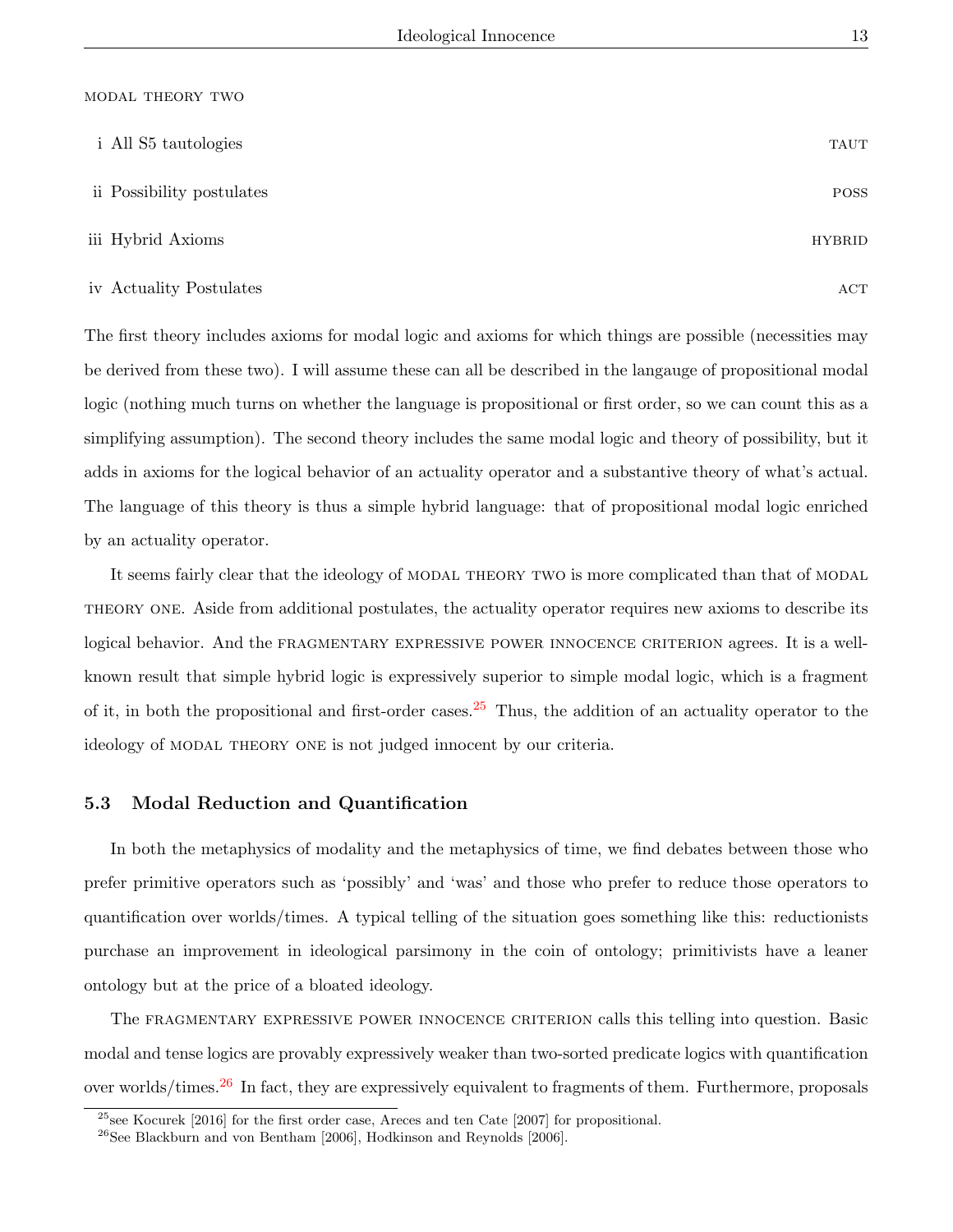to increase the expressive power of modal/tense logics to capture some of the things that can be done with quantification over worlds/times do not generally achieve full expressive equivalence, and I know of no proposal that would achieve expressive superiority. Consequently, the fragmentary expressive power innocence criterion says that there is no successful argument from ideological parsimony for reductionism about time/modality over primitivism. Since anything the primitivist can say in her language has a translation in the language of the reductionist, anything expressible in her ideology is also expressible in the ideology of the reductionist. While our criterion falls silent on whether the primitivist's ideology is more parsimonious, the equivalence between the primitivist's language and a fragment of the reductionist's is enough to show that it is not less parsimonious.

This places the primitivist in good position as regards parsimony over the reductionist. By most accounts of ontological parsimony, her view is more parsimonious. By any adequate account of ideological parsimony, her view is at least not less ideologically parsimonious. If theoretical economy is the main motivation for reductionism, this leaves the reductionist in an awkward position. It does not, of course, constitute anything like a conclusive argument for primitivism. But it leaves the reductionist with more work to do than is generally thought. It is also a surprising and interesting result of accepting the FRAGmentary expressive power innocence criterion and a good case of it helping us make progress in first order metaphysical disputes.

#### 5.4 The Moving Spotlight

Another argument from ideological parsimony may be found in the philosophy of time, targeting "mov-ing spotlight" theories of time.<sup>[27](#page-0-0)</sup> This argument does not fail, but its non-failure is interesting. It will turn out that some of the moving spotlighter's alleged excess machinery is innocent, but some of it is not.

Moving spotlight theories address two debates in the philosophy of time (among other things). The first is over ontology. Presentists think that only the present time and present things (give or take a few abstracta) exist. Their opponents, eternalists, think that all times - past, present, future - and all of the things - past, present, future - exist and are on an ontological par. As a result, presentists and eternalists account for truths about the past and future in very different ways. In order to see how, we'll start with a fairly ordinary, present-tense truth: the sun is shining. This is true just in case there is a sun, and that sun shines at the time of utterance (which for some eternalists may be the value of a covert variable in the expression's logical form, while for presentists it will be picked out by the tense indexical NOW which is

 $27$ Various versions of this theory may be found in Broad [1923], Cameron [2015], and Skow [2015].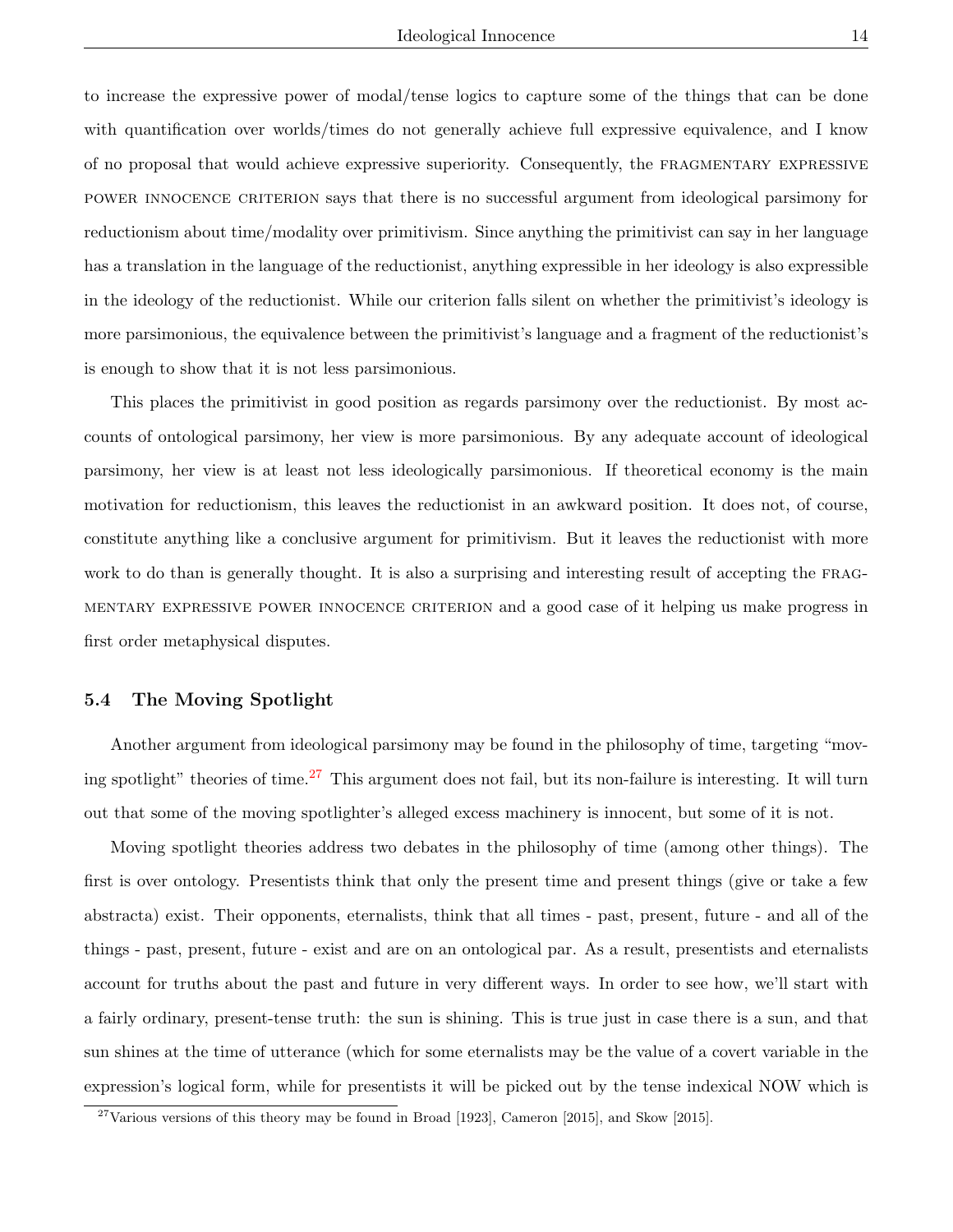implicitly part of the English verb 'is'). On that, everyone agrees. For eternalists, truths about the past and future are very much like this truth. For an eternalist, 'the sun was shining' will be true just in case, at a time earlier than ours, there exists a sun and that sun is shining. She can do this because she believes that all times - past, present, future - and all things - past, present, future - exist, just as much as we and our shining sun do now. A presentist has to say something different, since she does not think that past times and past things, or future times and future things, exist. So she introduces tense operators. A tense operator attaches itself to a tenseless sentence and commands us to evaluate its truth not at the present but in the past or the future. Thus, a sentence like 'the sun was shining' becomes PAST (sun shine), true just in case the sun was shining in the past. This allows the presentist to state facts about the past (or future) without an existing past or future. In order to rid herself of that ontology, she has adopted the ideology of tense operators.

The second debate is over change. A-theorists believe that change of some sort is a deep feature of the world, and this is ultimately to be accounted for by change from past to present to future, making the distinction between past, present, and future an important feature of the world. Their opponents, B-theorists, think that change is shallow. Change for a B-theorist is merely difference along a time-like dimension. For example, according to a B-theorist, all it is for me to change from sitting to standing is for a past version (I use 'version' here to remain neutral between stage theories and worm theories) of me to be sitting while a present one is standing. According to an A-theorist, however, there is only one version of me, which once sat and now stands.

The moving spotlighter combines an eternalist ontology with an A-theorist's approach to change, but only for a few very special properties. Like the eternalist, the moving spotlighter places all times on a par: past, present, and future. And like the B-theorist, she accounts for most change by difference along a time-like dimension. I change from sitting to standing by having a sitting version succeeded by a standing version. But she adds something: a few special properties that change in the A-theorists' sense. The tense properties. This is what gives the view its name. The moving spotlighter believes in an objective present, a primitive property of 'being present' that is true of one time and then another. This property "lights up" each time in succession, making it the case that what is past, present and future changes not simply by being arranged in an 'earlier than' relation, but by being before, at, or after a time that is objectively present. Thus, the moving spotlighter supplements the B-theorists' quantification over times with tense operators that track the movement of the spotlight (change in the facts about the objective present).

Sider has questioned whether the small amount of "genuine" or A-theory-ish change that the moving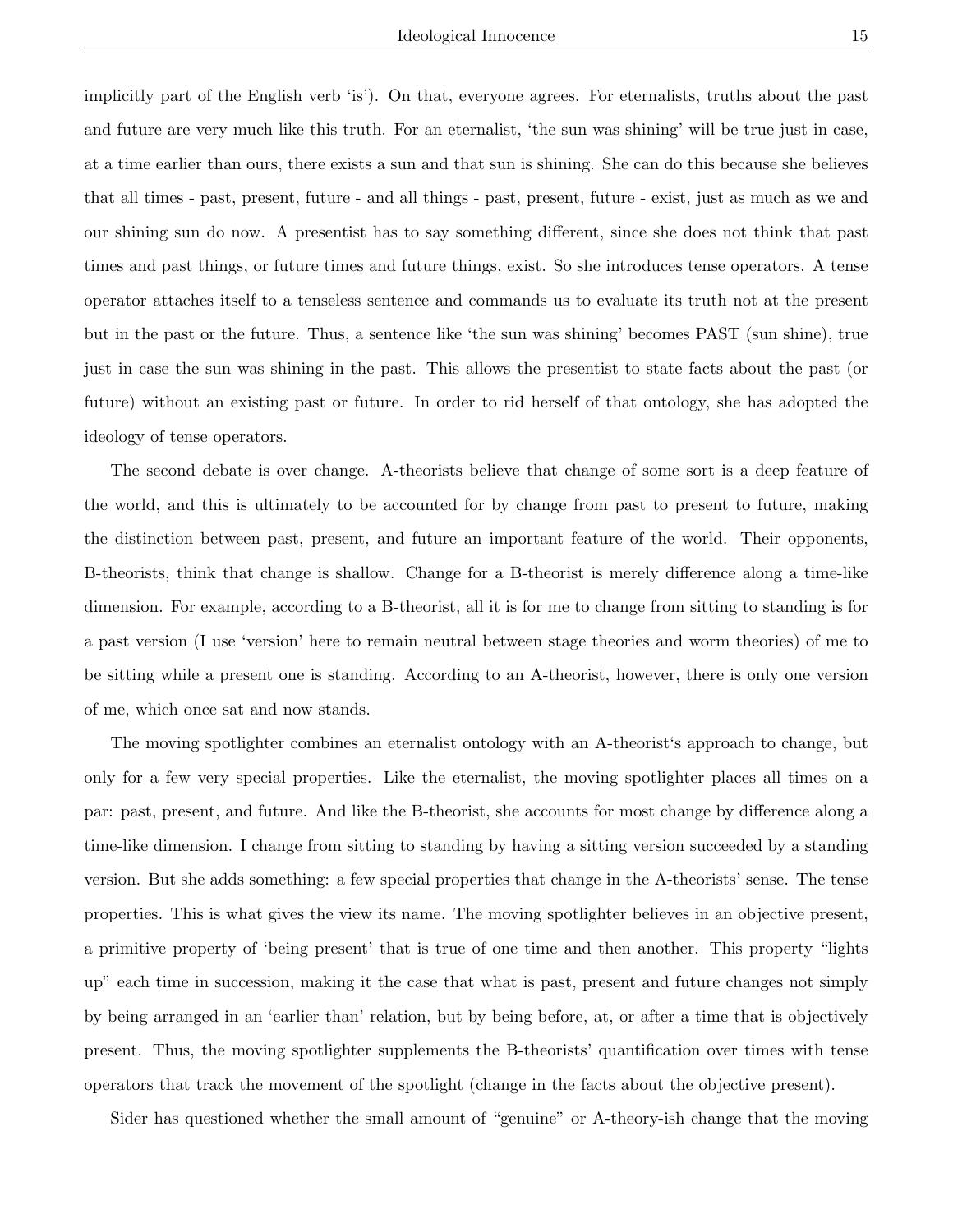spotlighter manages to secure is worth the cost of the extra ideology - the addition of tense operators and the presentness property.<sup>[28](#page-0-0)</sup> But the tense operators, it turns out, are free. Quantified tense logic is expressively equivalent to a fragment of two-sorted quantificational logic, and there is no known way to extend it to the entire language.<sup>[29](#page-0-0)</sup> Consequently, the FRAGMENTARY EXPRESSIVE POWER INNOCENCE criterion gets them off the hook. However, the same cannot be said for the 'is present' predicate. Just as the Siderian nihilist can remove the mereological predicates and achieve an expressive decrease against the regular mereologist, the eternalist can dispense with the 'is present' predicate and achieve an expressive decrease against the moving spotlighter.

## 6 Objections

Finally, we will consider two objections. The first comes from a special class of languages: those with an 'is primitive' operator.<sup>[30](#page-0-0)</sup> The ability to include axioms in a theory that say what the theory takes as primitive poses a threat to the claims of equivalence that drive the argument from accuracy. I respond by arguing that a theory is not equivalent to a cousin theory with the same axioms but an additional one that says what the theory's primitives are. The second comes from Nelson Goodman, who considered an expressive power analysis of parsimony but rejected it as undermining the goal of seeking a parsimonious set of primitives out of which to build a theory's ideology. I respond by showing that Goodman and I have incompatible conceptions of the role of parsimony as a theoretical virtue. Goodman's is pragmatic while mine is not.

### 6.1 Higher-Order Languages With a 'Primitive' Operator

So far, we have been working with cases where the perspicuous languages are fairly well understood, with a wide body of model-theoretic results to draw on. Now we will consider theories formulated in languages that are less well-studied, but seem fairly natural for our purposes: languages where we are allowed to list our primitives in the object-language. In these languages, we introduce an explicit 'is primitive' operator p, which allows us to give a list of symbols which stand for the ideological primitives in a theory. A theory in a language like this can then have a 'primitives axiom,' that is: an axiom which lists the theory's primitives. Any language can be extended with a 'primitive' operator, and so any theory can

<sup>28</sup>Sider 2011

<sup>29</sup>Hodkinson and Reynolds [2006]

<sup>&</sup>lt;sup>30</sup>Something similar to the operator could be accomplished with an 'is primitive' predicate. What I say about the languages with the operator applies *mutatis mutandis* to those with the predicate.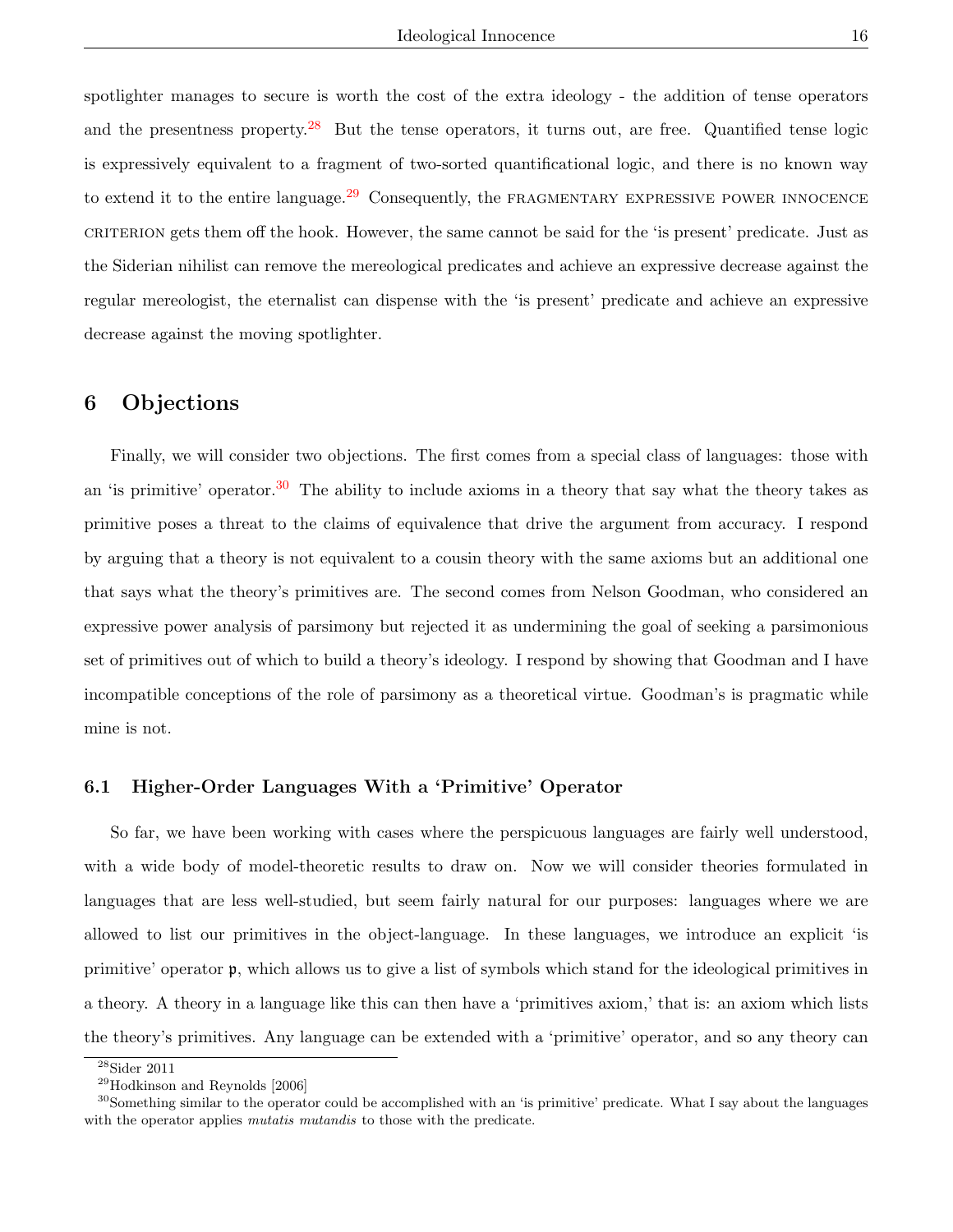be supplemented with a primitives axiom. If we are required to list our primitives in a new axiom, this poses a threat to the argument I've given for the expressive power innocence criterion. Languages that merely allow us to list our primitives aren't a problem. But if forced to include a primitives axiom, mereological theories 1 and 2 are no longer logically equivalent,  $31$  and thus the argument from accuracy will no longer apply. Indeed, any two theories that differ in their primitives will no longer be logically equivalent. This puts rivals to the expressive power approach back in play.

My response takes the form of a challenge: "Sez Who?" Why must our theories specify their primitives in the object-language? It will unquestionably be true about our theories that they employ such-and-so primitives. But there are lots of things that will be true about our theories that we do not need to say in the object-language, or add special axioms that break natural equivalences to account for. To take a somewhat absurd example: every theory is stated in a certain number of characters. So there will be some truth about each theory which says how many characters are in its statement. But it would be a bit absurd to insist that our theorizing take place in a language with apparatus designed to talk about the character-count of theories, so that each theory is supplemented with a 'character-count axiom,' thereby breaking logical equivalences. What makes a 'primitives axiom' different from a 'character-count' axiom, such that we ought to include one in our theories?

I can think of two potentially promising responses to the "Sez Who" challenge. First: the Closure Response. The closure response answers the challenge with: logic. It's fairly standard to think of theories as closed under logical consequence. If, therefore, it turned out that every theory in a language that includes a p-operator, as a matter of logical closure, includes a primitives axiom, then it looks like the only thing stopping us from specifying our primitives in our theories is our refusal to include a p-operator in our language. This refusal on the part of the expressive power innocence criterion defender then comes to look awfully convenient, and somewhat arbitrary.

Second: the Equivalence Response. The equivalence response answers the challenge with: because a theory is always equivalent to its expansion with a primitives axiom. Inquiry into the conditions under which two theories are equivalent is ongoing. But there is a fair case to be made that it is something less stringent than logical equivalence. If so, then this leaves open the possibility that, under a plausible and well-defined notion of theoretical equivalence, a theory and its expansion with a primitives axiom are

<sup>&</sup>lt;sup>31</sup> Perhaps. As [omitted] has noted in personal correspondence, a genuine primitives operator only produces sentences that are true in all models or in none, and so can be rendered expressively inert by mapping sentences involving it to either the True or the False as appropriate. I'm going to spot the advocate of a primitives axiom a way out of this objection, although I don't know what that way would be, and offer a less formal response. But if my response fails, let the record show that I endorse [omitted]'s response as a backstop.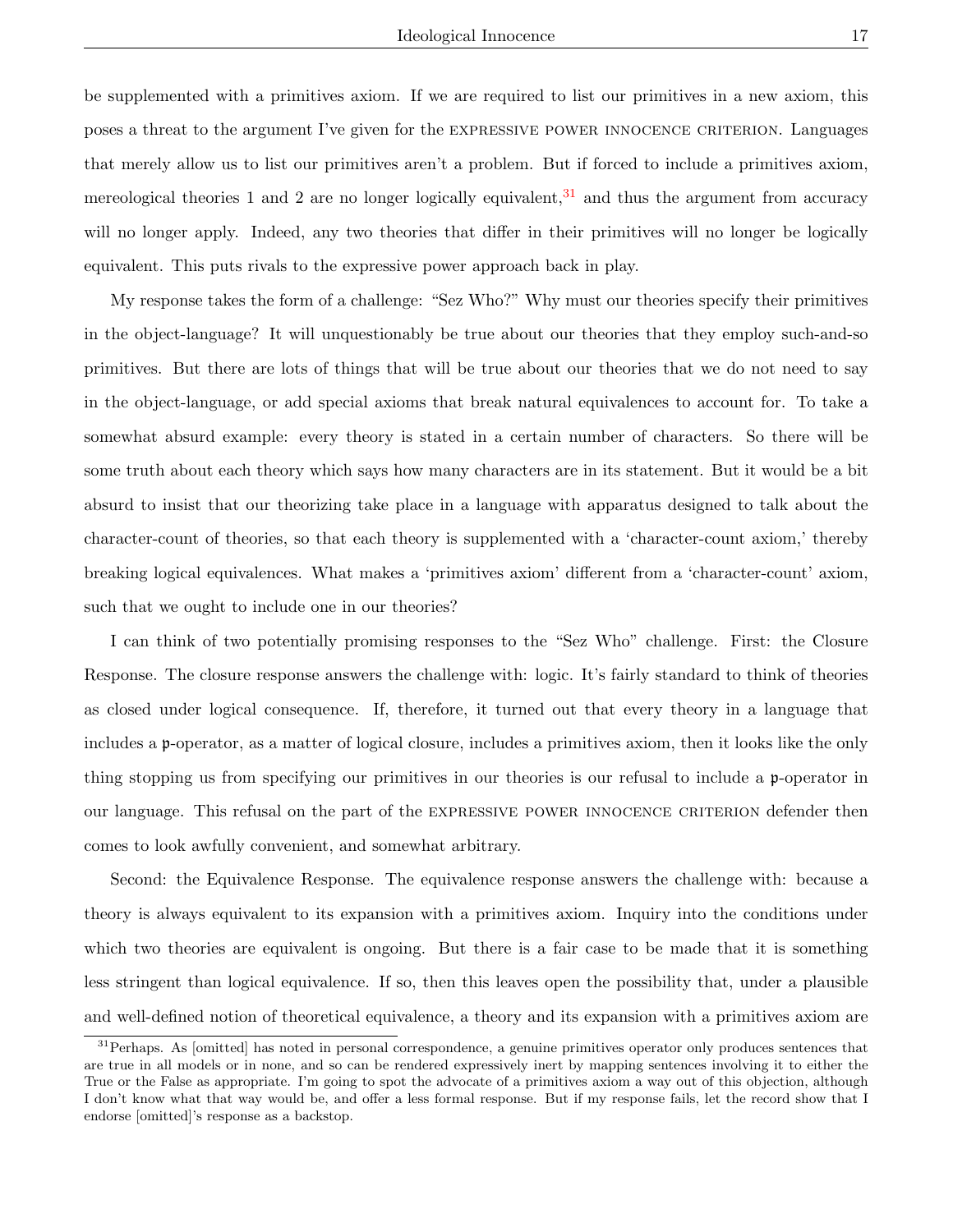equivalent. 'Because they are equivalent' seems like a good reason to replace a theory with its primitivesaxiom-supplemented twin.

I respond to these with a dilemma. We can partition the space of possible logical relationships between a theory and its primitives-axiom-enhanced cousin as follow: (i) the two theories could be logically equivalent, (ii) the enhanced theory could be logically stronger, (iii) the unenhanced theory could be logically stronger, or (iv) they could be logically incomparable. We can rule out (iii) and (iv) pretty easily. In order to compare the two at all, we must use the language of the enhanced theory and its attendant consequence relation. If we were to use the language of the unenhanced theory, the enhanced theory would be gibberish. Since the enhanced theory is a superset of the unenhanced theory, it will entail the unenhanced theory according to any sane consequence relation. That leaves two options: the enhanced theory is logically stronger, or the two theories are logically equivalent.

If both theories are logically equivalent, then the objection fails. Logical equivalence is transitive. So if  $T_1$  and  $T_2$  are equivalent, and the enhanced versions of  $T_1$  and  $T_2$  are logically equivalent to  $T_1$  and  $T_2$  respectively, then the enhanced versions of  $T_1$  and  $T_2$  will be logically equivalent to each other. Thus, if the objection is to work at all, the enhanced theory must be logically stronger than the unenhanced version. This undermines the closure response. A theory must be logically equivalent to its deductive closure, because by definition it mutually entails its own deductive closure.

That leaves only the equivalence response. There are approaches to theoretical equivalence that allow for theories that are not logically equivalent to be theoretically equivalent nonetheless. We find several proposed formal criteria of theoretical equivalence in the literature.<sup>[32](#page-0-0)</sup> This opens the door for a theory and its primitives-axiom-supplemented twin to be deemed theoretically equivalent despite not being logically equivalent.

Ideally, we would be able to test for this mathematically. But two things prevent us from doing that. First: there is no standard formal criterion for theoretical equivalence. That question remains open. Second: we do not have a good semantics for the p-operator. Fortunately, we can introduce some non-formal considerations that push us toward rejecting the claim of equivalence.

Which primitive concepts are the correct ones is a fact about the world. A theory can be true while taking things as primitive that should not be so taken.<sup>[33](#page-0-0)</sup> If this is true, then it looks like a primitives axiom is a genuine addition to a theory. It says more about the world than the theory itself does. And if that is true, it tells against regarding the theories as equivalent. One says more than the other. Absent a

 $32$ See Barrett and Halverson [2016] for a good summary.

<sup>33</sup>Sider [2011] presents a compelling case for these theses.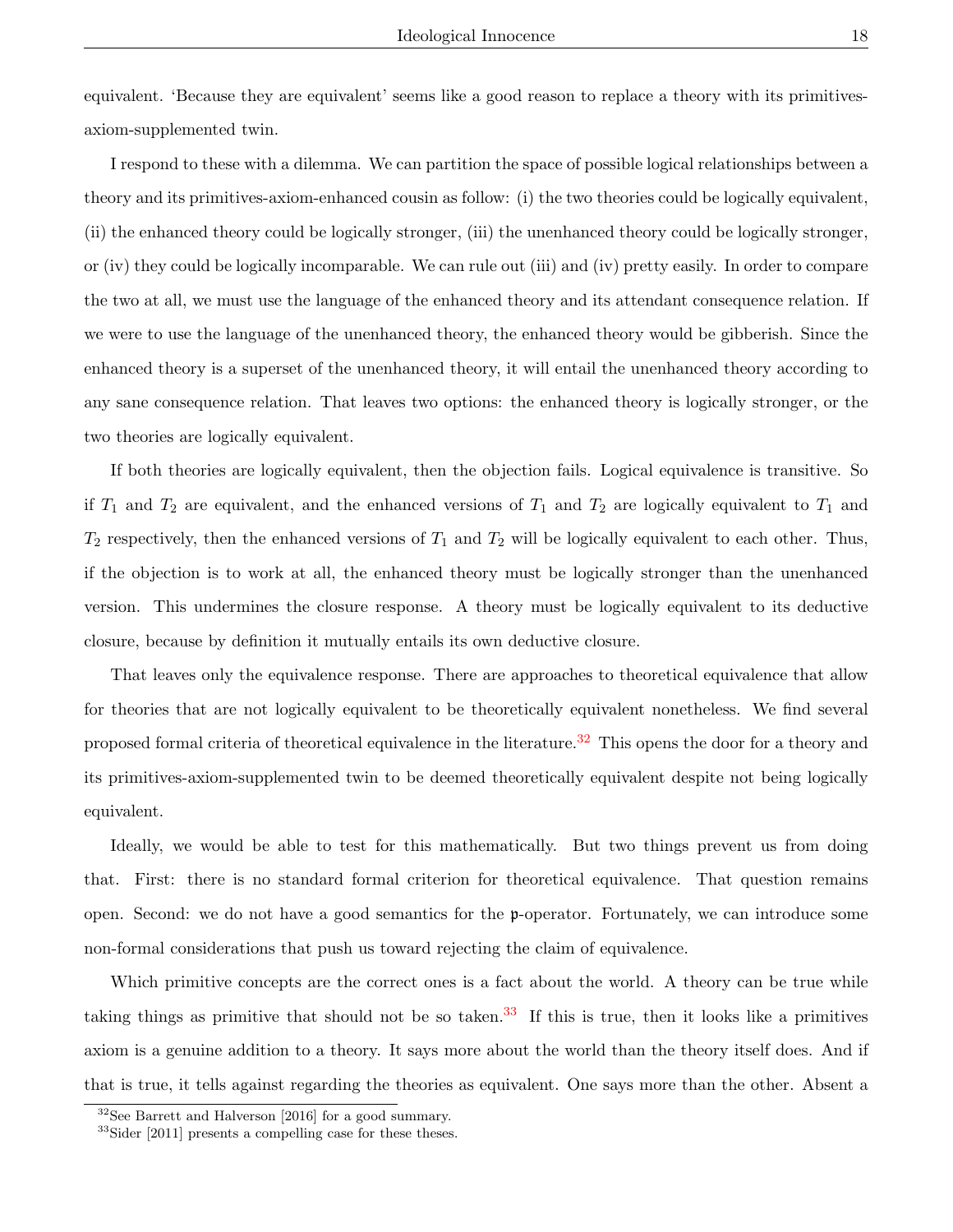powerful reason - such as the verdict of a well-regarded formal criterion of theoretical equivalence - to think otherwise, this should be enough to reject the equivalence response. Circumstances in which equivalent theories are not logically equivalent are very specific. We should not just suppose ourselves to be in them.

Of course, nothing I have said here disallows a language from having an 'is primitive' operator and theories from having a primitives axiom. But if those theories neither follow from nor are equivalent to their primitives-axiom-lacking cousins, the argument from accuracy still stands. Suppose we are interested in what's fundamental and want theories that list their primitives. Presumably equivalences among those will be much more rarer. But when they do occur, the EXPRESSIVE POWER INNOCENCE CRITERION will still apply.

### 6.2 A Goodmanian Objection

Nelson Goodman considered a similar approach to simplicity in The Structure of Appearance.<sup>[34](#page-0-0)</sup> He proposed and rejected something more ambitious than the expressive power innocence criterion: he considered an analysis of simplicity in terms of expressive power, where one theory is simpler than another if the language of its ideology is expressively weaker. However, he rejected this analysis by observing that it provided no motivation for replacing defined terms with primitives. Since, he argued, the main goal of finding a simpler theory was to find primitives that could be used to define all desired predicates, the analysis of simplicity in terms of expressive power undercut the original motivation to seek simpler theories.

Although the pragmatist Goodman wouldn't be interested in our project of explicating a distinctively epistemic virtue, it's worth seeing he provides the basis for an objection to our criteria. We can see how the objection works most clearly with an example. Consider the following two sets of primitives for a modal language.

MODAL PRIMITIVES ONE:  $\Box, \Diamond, \rightarrow, \land, \lor, \neg$ , and a countable infinity of propositional variables.

MODAL PRIMITIVES TWO:  $\Box$ ,  $\rightarrow$ ,  $\neg$  and a countable infinity of propositional variables.

All of the primitives in modal primitives one can be defined out of primitives in modal primitives two. Thus, if an expressive power analysis of ideological parsimony is right, the two sets of primitives are equally parsimonious. Likewise, if the expressive power innocence criterion is right, the extra

 $34$ Goodman [1951].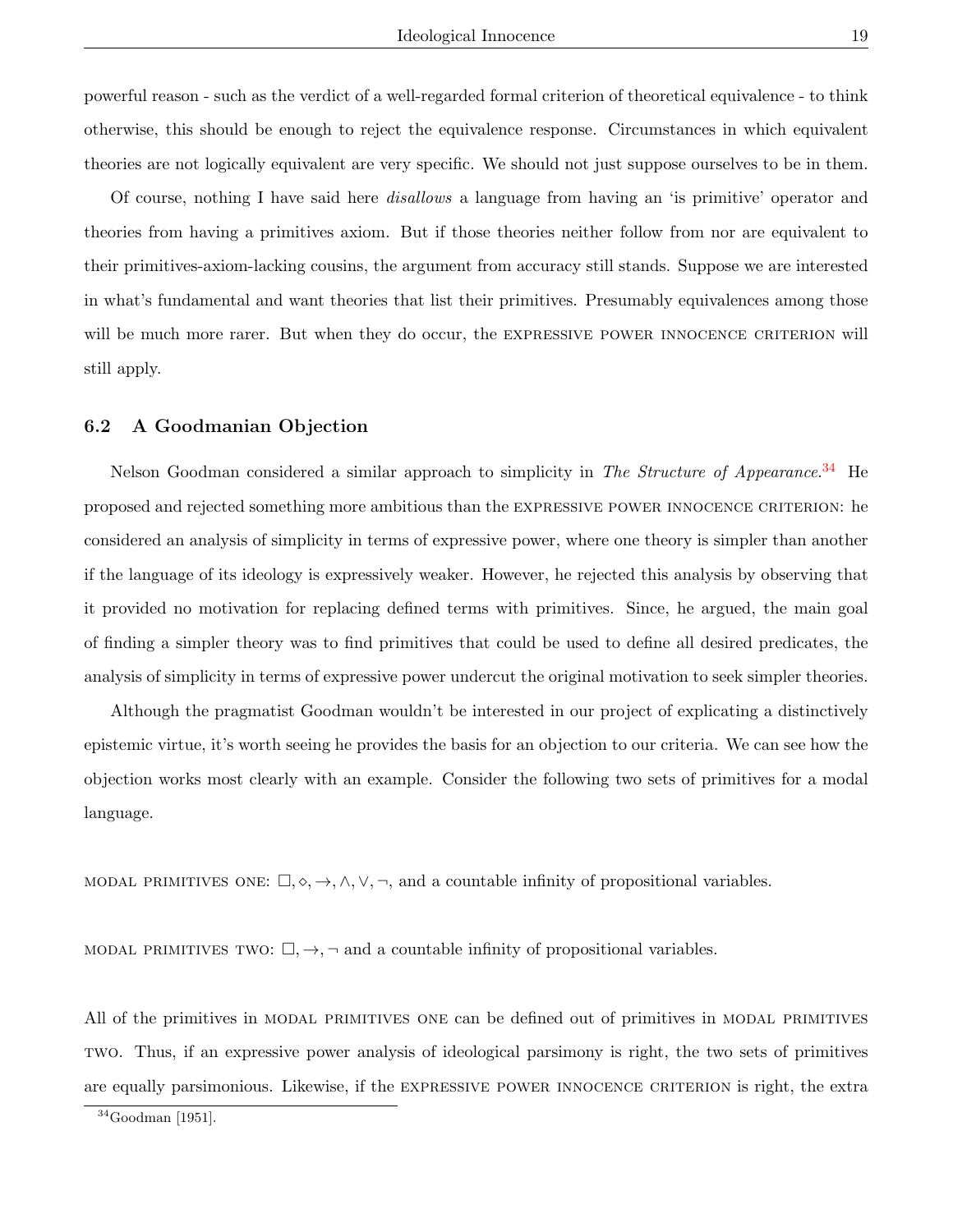primitives are ideologically innocent. And what goes for these goes for anything else definable from the primitives in modal primitives two. We could add a primitive for all 16 bivalent truth functions and still not increase expressive power. And so, Goodman says, we might as well never define anything. Replacing a defined notion with a primitive one will never increase our expressive power.

If Goodman is right that the task of finding the simplest ideology for our theory is tantamount to finding the best base of primitives from which to define everything else, then this objection is fatal. But for reasons articulated in §3, he cannot be correct. Merely replacing primitives with defined notions that have the same truth conditions cannot make a theory more likely to be true, and so cannot be a way to increase ideological parsimony in the sense we are interested in–as an epistemic improvement. Of course, there are many contexts when reducing out number of primitives is useful. Two examples: first, when doing metatheory, it is often helpful to state our theory using the fewest kinds of lexical item (especially when things need to be proven by induction); second, sometimes we search for ways to define some terms in terms of others in order to find out which theories/languages are equivalent in the first place. But that usefulness is merely pragmatic. It's not the virtue we're looking for.

# 7 Conclusion

I have argued for a partial analysis of ideological parsimony, the expressive power innocence criterion. The criterion says that if the primitive ideology of one theory is expressively equivalent to that of another, then neither ideology is more parsimonious to the other. This has the consequence that additional ideology that does not increase expressive power is innocent. It can be added without taking a hit to virtuousness. I have argued for this criterion in two ways. First: I have shown that popular criteria for ideological parsimony that conflict with it divide logically equivalent theories, and therefore doing better by their lights need not make a theory more likely to be true. Second: I have given some intuitive cases where one theory does have a simpler ideology than another, and in all of those cases the simpler theory was expressively weaker. Next, I considered two objections, both of which failed. I conclude that expressive power innocence criterion is true, and we are one step closer to an analysis of ideological parsimony.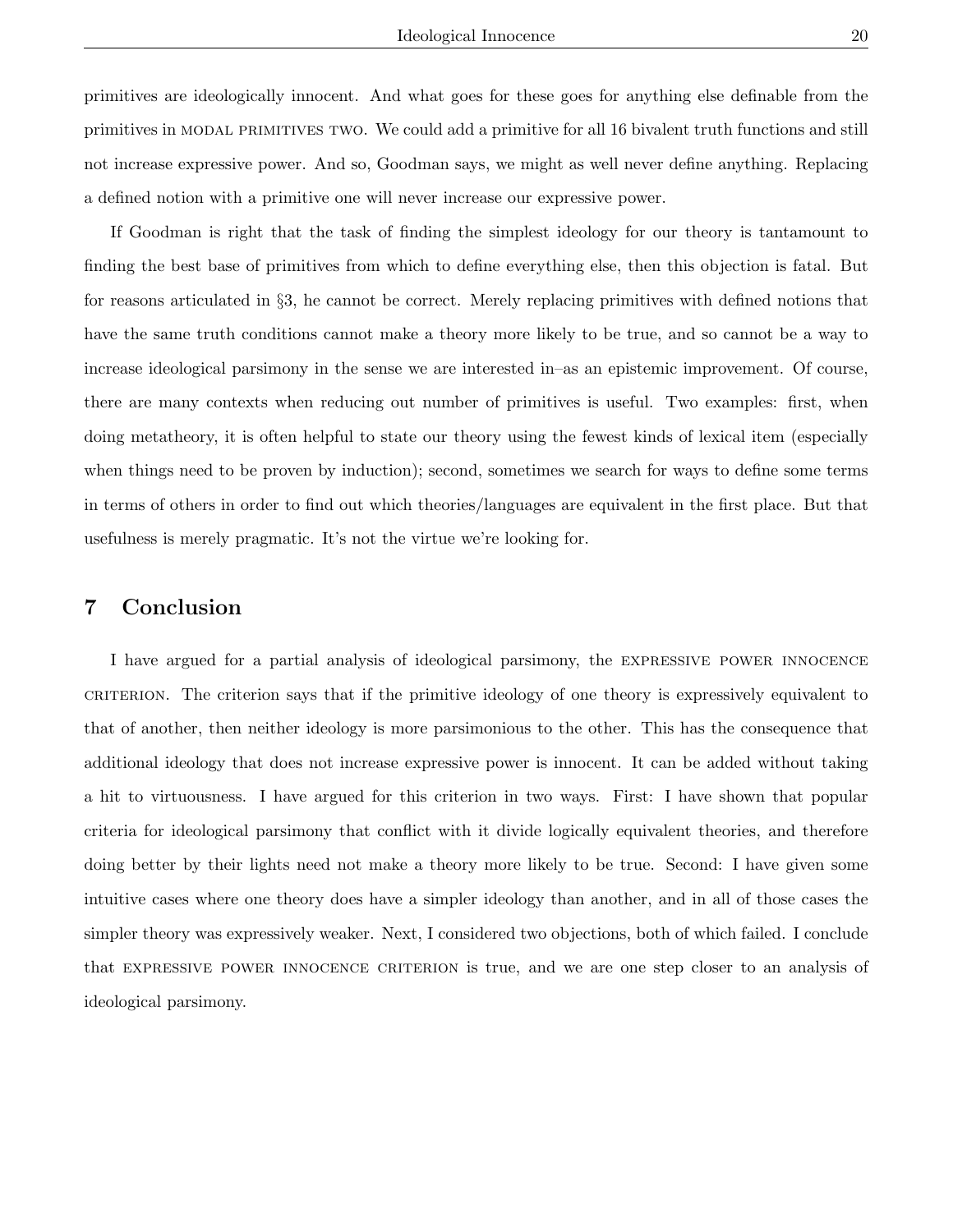# References

- [1] R.M. Adams [1974] "Theories of Actuality." Nous 8(3): 211-231
- [2] C. Areces and B. ten Cate [2006]. "Hybrid Logics" in Handbook of Modal Logic. P. Blackburn, J. van Bentham and F. Wolter (eds.), Amsterdam: Elsevier.
- [3] T. Barrett and H. Halversohn [2016]. "Morita Equivalence." Review of Symbolic Logic. 9: 556–582
- [4] P. Blackburn and J. van Bentham [2006]. "Modal Logic: A Semantic Perspective." Handbook of Modal Logic, P. Blackburn, J. van Bentham, and F. Wolter (eds.), Amsterdam: Elsevier
- [5] P. Bricker [2006]. "Absolute Actuality and the Plurality of Worlds." Philosophical Perspectives. 20  $(1): 41-76.$
- [6] C.D. Broad [1923]. Scientific Thought. London: Kegan Paul.
- [7] R. Cameron [2015]. The Moving Spotlight: An Essay on Time and Ontology. Oxford: OUP.
- [8] D. Christensen [1996]. "Dutch Books Depragmatized: Epistemic Consistency for Partial Believers." The Journal of Philosophy. 93: 450-79.
- [9] N. Climenhaga [2017]. "Inference to the Best Explanation Made Incoherent." The Journal of Philosophy. 114: 251-273.
- [10] A.J. Cotnoir and Achille C. Varzi [ms]. "Natural Axioms for Classical Mereology."
- [11] S. Cowling [2013] "Ideological Parsimony." Synthese. 190 (17): 3889-3908.
- [12] R. T. Cox [1946] "Probability, Frequency and Reasonable Expectation." American Journal of Physics. 14: 1-10.
- [13] I. Douven [2016] "Inference to the Best Explanation: What Is It? And Why Should We Care?." Best Explanations: New Essays on Inference to the Best Explanation. Eds. Ted Poston and Kevin McCain Oxford: OUP.
- [14] B. Fitelson and K. Easwaran [2015] "Accuracy, Coherence, and Evidence." Oxford Studies in Epistemology Volume 5. Oxford: OUP.
- [15] S. Garrabrant et. al [Ms]. "Logical Induction."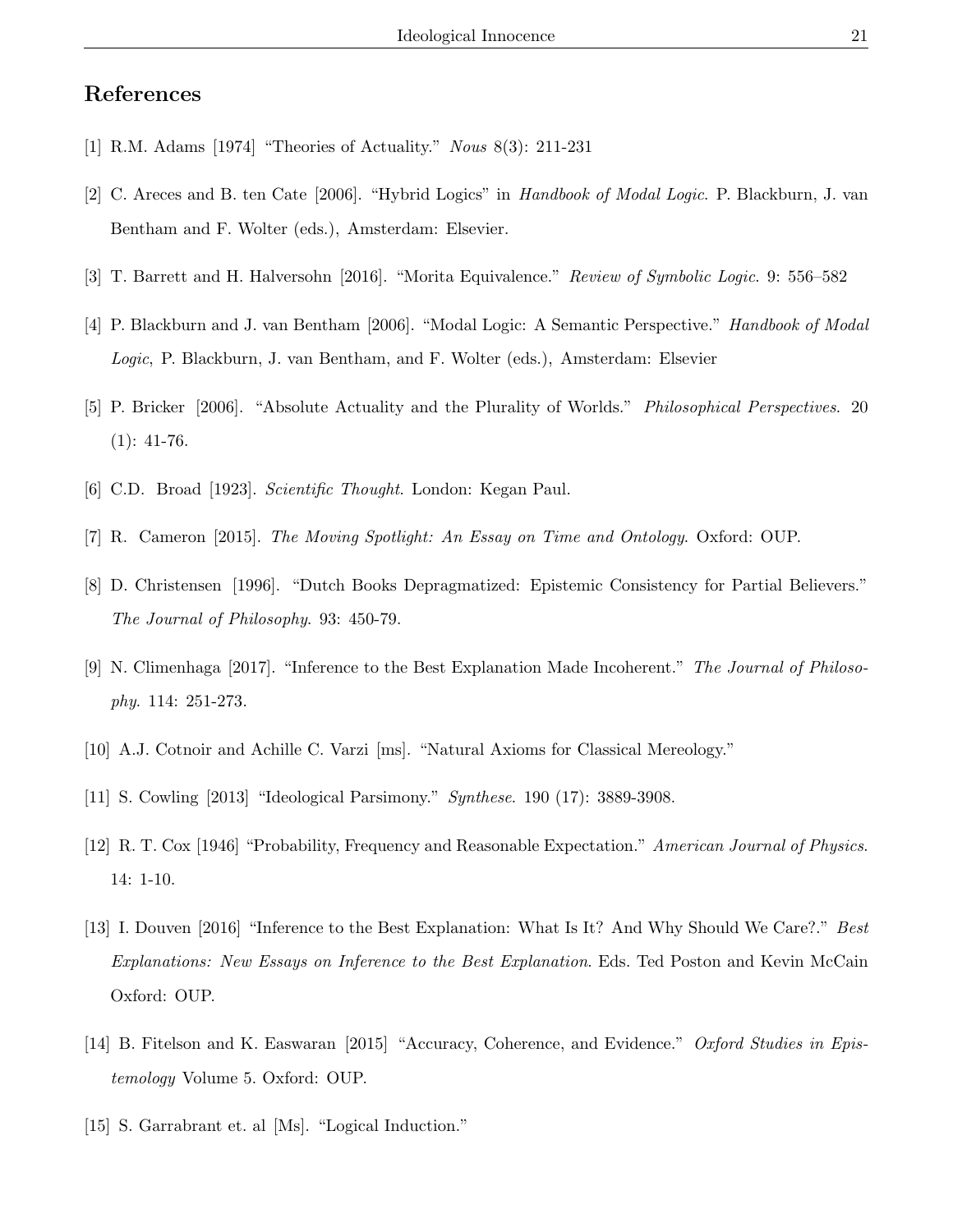- [16] K. Godel [1933]. "Eine Interpretation des intuitionischen Aussagenkalkuls." Ergebnisse eines mathematischen Kolloquiums. 4: 34-38.
- [17] A. Goldman [1999]. Knowledge in a Social World. Oxford: OUP.
- [18] N. Goodman [1951]. The Structure of Appearance. Boston: D. Reidel.
- [19] H. Greaves and D. Wallace [2006]. "Justifying Conditionalization: Conditionalization Maximizes Expected Epistemic Utility." Mind. (459): 607-6325.
- [20] I. Hacking [2001]. An Introduction to Probability and Inductive Logic. Cambridge: CUP.
- [21] I. Hodkinson and M. Reynolds [2006]. "Temporal Logic." Handbook of Modal Logic, eds P. Blackburn, J. van Bentham, and F. Wolter. Amsterdam: Elsevier
- [22] A. Hájek [2003]. "What Conditional Probability Could Not Be." Synthese. 137 (3): 273-323.
- [23] J. Joyce [1998]. "A Non-Pragmatic Vindication of Probabilism." Philosophy of Science 65 (4):575-603.
- [24] J. Joyce [2009]. "Accuracy and Coherence: Prospects for an Alethic Epistemology of Partial Belief." Degrees of Belief. Eds. F. Huber and C. Schmidt-Petri. 342, 263–97.
- [25] S.C. Kleene [1937]. "Stanisław Jaśkowski. Recherches sur le système de la logique intuitioniste. Actes du Congrès International de Philosophie Scientifique, VI Philosophie des mathématiques, Actualités scientifiques et industrielles 393, Hermann & Cie, Paris1936, pp. 58–61." The Journal of Symbolic Logic  $2(1): 55.$
- [26] A. Kocurek [2016]. "On the Expressive Power of First-Order Modal Logic With Two-Dimensional Operators." Synthese. 195 (10), 4373-4417.
- [27] A. Kocurek [2017]. "On the Concept of a Notational Variant." Logic, Rationality and Interaction: 6th International Workshop. Eds W. van der Hoek, W.H. Holliday, & W. Wang. 284-98
- [28] J. Konek and B. Levinstein [Forthcoming] "Foundations of Epistemic Decision Theory." Philosophy of Science
- [29] H. Leitgeb and R. Pettigrew [2010a]. "An Objective Justification of Bayesianism I: Measuring Inaccuracy." Philosophy of Science. 77: 201-235.